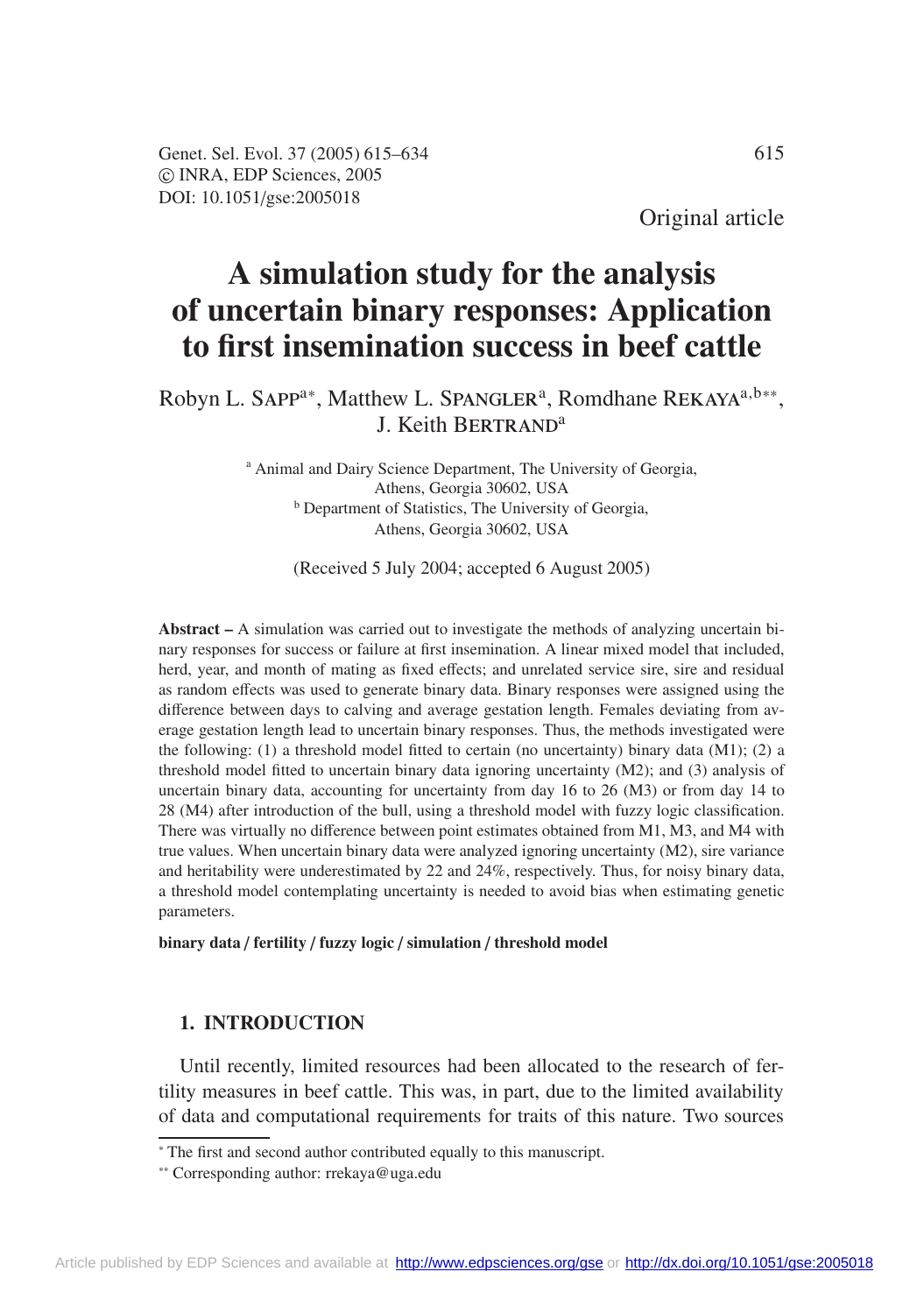of information, natural service (NS) and artificial insemination (AI) mating data are generally associated with fertility traits. Few studies, however, have looked at the possibility of combining these two sources of information for the purpose of genetic evaluation. Furthermore, these two sources of information have not previously been combined due to the absence of a trait that could be used to describe fertility in both NS and AI mating data. Donoghue *et al.* [5] suggested a binary trait, calving to first insemination (CFI), which evaluated the probability that a calving event occurred as the result of conception at first insemination. For NS matings, success at first insemination was defined as conceiving during the first 21 days of the breeding season, which corresponded to the first estrous cycle of the female.

A binary trait such as CFI, for genetic evaluation of combined NS and AI mating data, as opposed to a continuous trait such as days to calving (DC), is dictated by the nature of the recording scheme currently used in the beef cattle industry; DC is defined as the time elapsed between the introduction of the bull and the subsequent calving date. In an NS mating situation, the date at which the female is exposed is recorded but the conception date is unknown. In contrast, AI data provides an accurate insemination date but the first exposure is uncertain. Yet, Donoghue *et al.* [5] proposed that NS and AI data could be combined in one analysis for the trait of CFI due to the high genetic (0.82) correlation between NS and AI mating data for CFI. Although this result is encouraging, it does not alleviate the uncertainty of CFI in the NS data.

With AI data, the exact day of insemination is known whereas in NS data, the number of days to insemination (NDI) resulting in conception is unknown. In order to derive NDI (the time interval between the introduction of the bull and insemination resulting in conception), knowledge about DC and the length of the estrous cycle is used. Since the gestation length (GL) in NS mating data is unknown, an average GL, obtained from AI mating data is deviated from DC to give the approximate NDI. This procedure lends itself to the possibility of uncertainty when females deviate in GL. For example, if a female has an NDI of 20 days, but has a longer than average GL, she would have been classified as failing to conceive at first insemination when the opposite (successful conception at first insemination) was true; thus leading to uncertain binary responses of success or failure at first insemination.

The current study was motivated by the belief that uncertainty is present in NS mating data for a trait such as CFI (at an unknown rate) and to date there have been no studies addressing this particular issue. One proposed way to account for uncertainty in success or failure at first insemination is *via* a threshold model using fuzzy logic classification, where fuzzy logic classification uses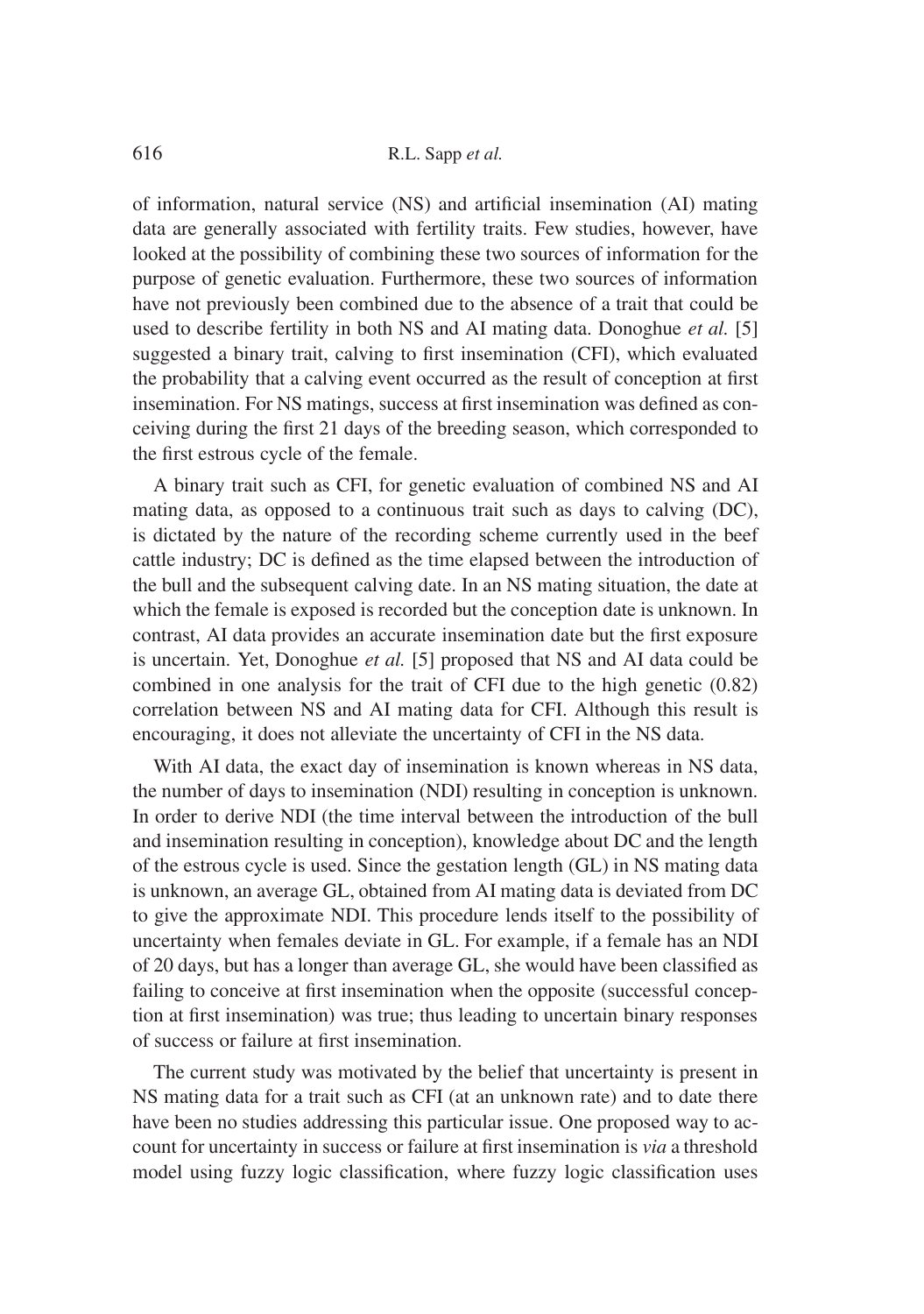imprecise propositions based on fuzzy set theory to assign partial membership of a set [2]. Therefore, the objective of the current study was to evaluate different methods of analyzing uncertain binary responses with application to success or failure at first insemination in beef cattle.

# **2. MATERIALS AND METHODS**

#### **2.1. Statistical analysis and computations**

Threshold models are becoming a standard tool for the analysis of discrete data in the field of animal breeding and genetics. Extensive literature on its theoretical basis, implementation and application has been generated in the last twenty years [6, 7, 12]. More recently, Rekaya *et al.* [10] have proposed a method for analyzing binary data subject to misclassification using a threshold model. In the present study, an extension of such a method, based on fuzzy logic classification, is presented.

## *2.1.1. Threshold model for analysis of uncertain binary responses*

Let  $\mathbf{m} = (m_1, m_2, ..., m_n)'$  be a sample of uncertain independent binary responses of non-observed real data  $y = (y_1, y_2, ..., y_n)'$ , where each  $y_i$  is Bernoulli with success probability  $p_i$  that is expressed as a function of some systematic and random effects. Miscoding occurs if some y*<sup>i</sup>* is switched, *e.g.*,  $y_i = 0$  becomes  $m_i = 1$  (*i.e.*, a zero coded as one). Following notation by Rekaya *et al.* [10], let  $\alpha = (\alpha_1, \alpha_2, ..., \alpha_n)'$ , where  $\alpha_i$  is an indicator variable for observation *i* such that  $\alpha_i = 1$  if  $y_i$  is switched,  $\alpha_i = 0$  otherwise. Suppose each  $\alpha_i$  is a Bernoulli with success probability  $\pi_t$  (probability of uncertainty) at time *t* such that  $p(\alpha_i | \pi_t) = \pi_t^{\alpha_i} (1 - \pi_t)^{(1 - \alpha_i)}$ , where  $\pi_t$  is specific for each observation and will be explained further in Section 2.1.2.

Assuming independence between  $\alpha$  and **y**, their joint distribution, given  $\theta$ and  $\pi$ , is

$$
p(\mathbf{\alpha}, \mathbf{y} | \mathbf{\theta}, \boldsymbol{\pi}) = \prod_{i=1}^{n} p(\alpha_i | \pi_t) p(y_i | \mathbf{\theta}),
$$
 (1)

where  $\theta$  is the vector of systematic and random effects and  $\pi$  =  $(\pi_{t_1}, \pi_{t_2}, ..., \pi_{t_n})'$ . Thus,

$$
p(\boldsymbol{\alpha}, \mathbf{y}|\boldsymbol{\theta}, \boldsymbol{\pi}) = \prod_{i=1}^{n} \pi_{t_i}^{\alpha_i} (1 - \pi_{t_i})^{(1 - \alpha_i)} [p_i(\boldsymbol{\theta})]^{y_i} [1 - p_i(\boldsymbol{\theta})]^{(1 - y_i)}, \tag{2}
$$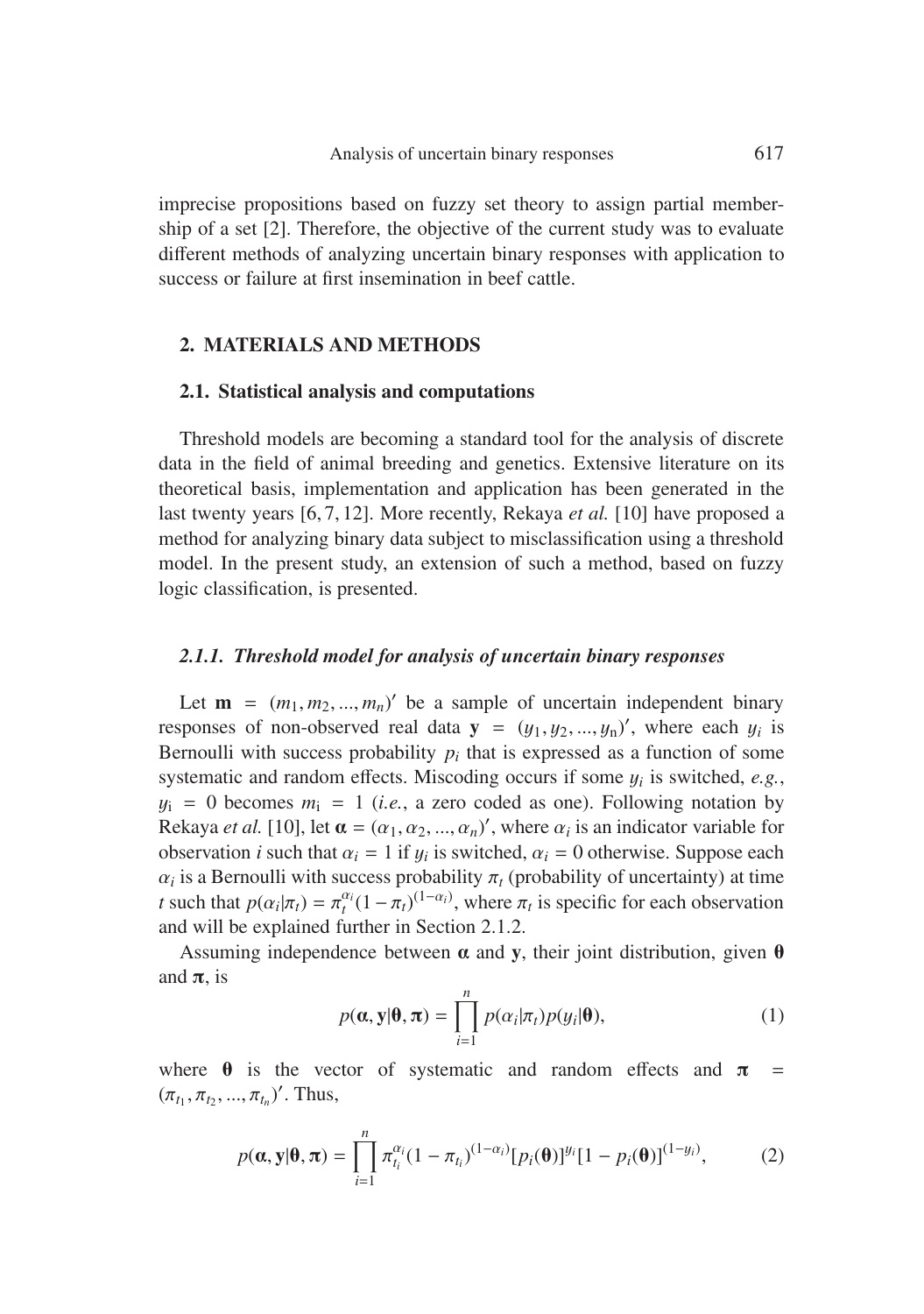618 R.L. Sapp *et al.*

where  $p_i(\theta) = \Phi_i(\theta)$ , and  $\Phi_i(\cdot)$  is the standard normal cumulative distribution function. Furthermore, the following relationship between  $y_i$  and  $m_i$ , given  $\alpha_i$ , could be established as

$$
y_i = (1 - \alpha_i)m_i + \alpha_i(1 - m_i)
$$
\n(3)

such that  $y_i = m_i$  when there is no miscoding of the binary response.

Using the relationships in equations (2) and (3), the joint probability of  $\alpha$ and **m**, given  $\theta$  and  $\pi$ , is

$$
p(\mathbf{\alpha}, \mathbf{m}|\mathbf{\theta}, \boldsymbol{\pi}) =
$$
  

$$
\prod_{i=1}^{n} \pi_{t_i}^{\alpha_i} (1 - \pi_{t_i})^{(1 - \alpha_i)} [p_i(\mathbf{\theta})]^{(1 - \alpha_i)m_i + \alpha_i(1 - m_i)} [1 - p_i(\mathbf{\theta})]^{1 - [(1 - \alpha_i)m_i + \alpha_i(1 - m_i)]}. \quad (4)
$$

Finally, prior distributions for  $\theta$  and  $\pi$  would complete the Bayesian formulation. However, in some situations,  $\pi$  is known or could be inferred from external information. In the next section, fuzzy logic classification was used to determine the vector  $\pi$ .

#### *2.1.2. Application to first insemination success in beef cattle*

In beef cattle when natural mating is used, there is no direct recording of conception within the first 21 days of the breeding season. The first 21 days of the breeding season correspond to the length of the estrus cycle in the cattle. Therefore, we are interested in discriminating between cows that conceived in the first 21 days after introduction of the bull — conception occurring during the first estrus cycle — and those that did not conceive in the first 21 days. The only information available from NS matings is DC, which is computed as the time elapsed between the introduction of the bull and the subsequent calving date. Success or failure at first insemination (FIS) is based on the difference between DC and an average GL, where the average GL differed by sex of the calf. Thus, if the difference between DC and average GL is less than or equal to 21 days then  $FIS = 1$ , otherwise  $FIS = 0$ ; in other words, a successful FIS event would be defined as conception occurring during the first 21 days of the breeding season.

Given the variation in GL between cows, and potentially of the estrus cycle, it is possible that some cows have uncertain FIS. Furthermore, the variation in GL, estrus cycle, and the difference between DC and average GL could be used to assess the probability of miscoding for every FIS record. In this simulation study, given the limited information on the variation of the estrus cycle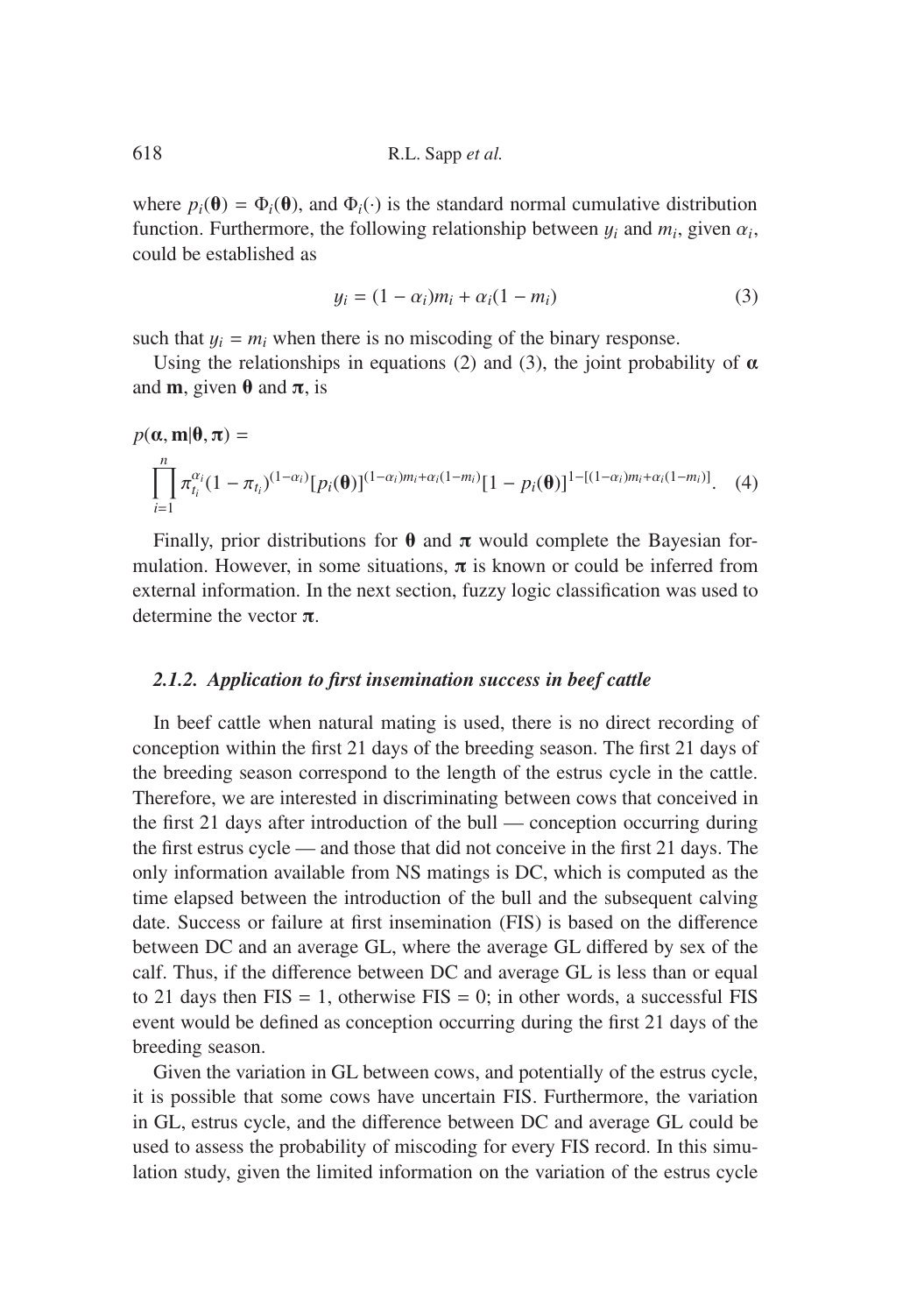and for the sake of simplicity, only variability in GL was used to assess the uncertainty of FIS. However, for real data sets and depending on the available information, sources of variation other than GL can be used within the framework of the presented method in a straightforward manner.

In the current study, fuzzy logic classification, based on the binary response of FIS and the difference between DC and average GL, was used to calculate the probability of miscoding at time *ti*. The deviation of average GL from DC gives the approximate NDI (the time interval between the introduction of the bull and insemination resulting in conception). It was then assumed that if the absolute value of the deviation of NDI and 21 was smaller (greater) than a number of days (based on practical and biological knowledge), then the observed FIS response was certain; in other words, if only one standard deviation (5 days) of GL is used to assess uncertainty, cows having an absolute difference between DC and average GL of less than 16 days or greater than 26 days, then there was no uncertainty about the observed FIS response. Otherwise, the binary record was considered as uncertain.

To assess the uncertainty about FIS, a fuzzy logic approach was used. There is no analytical method to determine a fuzzy function. However, such functions have to be derived based on practical and biological knowledge about the data generating process and good heuristics. Given the subjective nature of fuzzy classification, three fuzzy functions were used to assess their validity and the robustness of the method to fuzzy function choice. The following three fuzzy logic functions were used to compute the miscoding at time  $t_i$  (see Fig. 1):

$$
\pi_{t_i} = \begin{cases}\n0, 16 < t_i \\
0.5 - (21 - t_i)/10, 16 \le t_i \le 21 \\
0.5 + (21 - t_i)/10, 21 < t_i \le 26\n\end{cases} \tag{5a}
$$

$$
\pi_{t_i} = \begin{cases}\n0, 16 < t_i \\
0.5 - (21 - t_i)/16, 16 \le t_i \le 21 \\
0.5 + (21 - t_i)/16, 21 < t_i \le 26\n\end{cases},\tag{5b}
$$

and

$$
\pi_{t_i} = \begin{cases}\n0, 16 < t_i \\
-0.02t_i^2 + 0.84t_i - 8.32, 16 \le t_i \le 26 \\
0, t_i > 26\n\end{cases} \tag{5c}
$$

The interval in equations (5a–c) was based on one standard deviation of five days for GL obtained from AI data. Thus, the interval of uncertain FIS responses ranged from day 16 to 26 after introduction of the bull. In order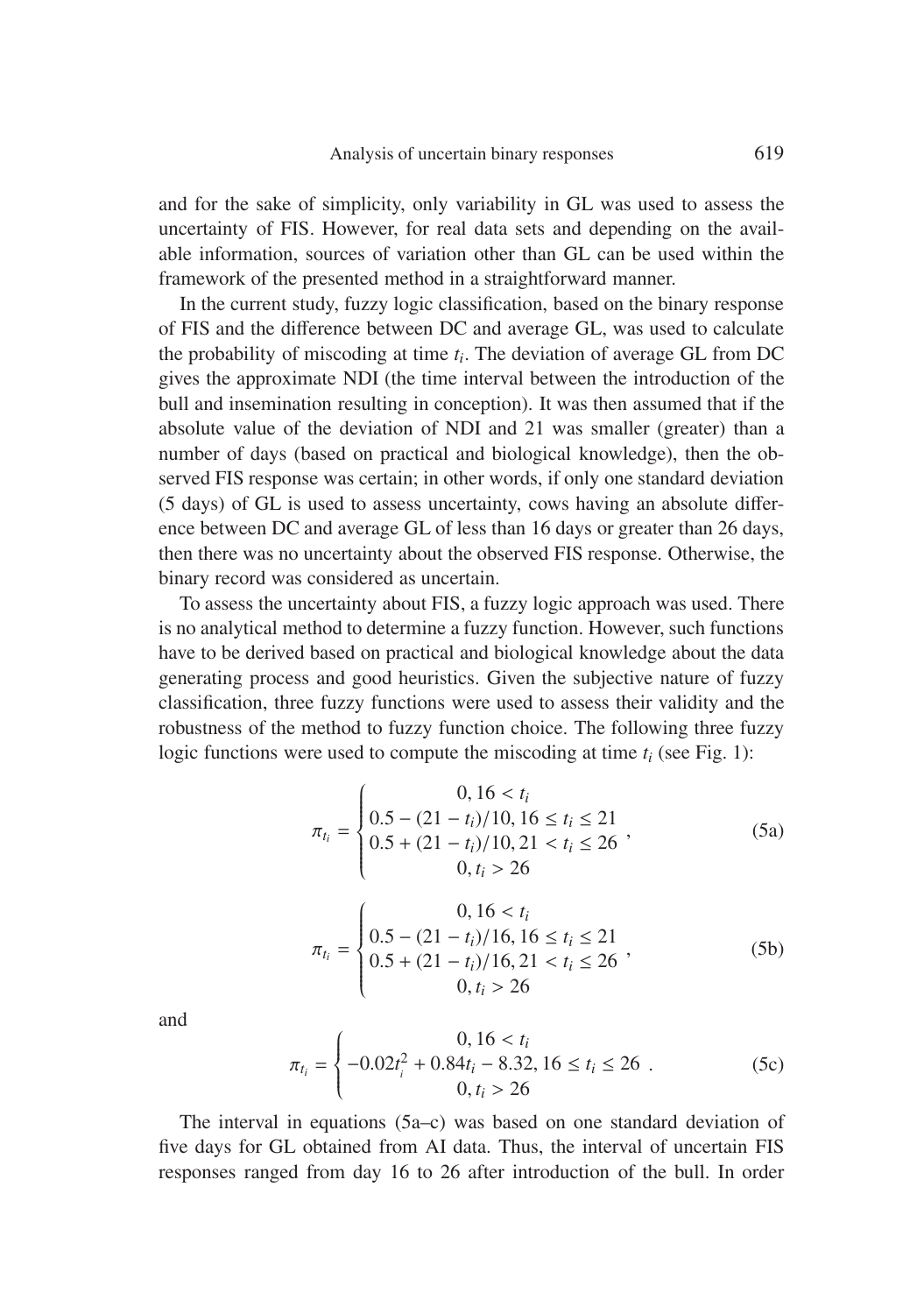620 R.L. Sapp *et al.*



**Figure 1.** Probability of the observed binary response, given the approximate number of days to insemination (NDI), was maintained (MBR) or switched (SBR) from day 16 to 26 after introduction of the bull using fuzzy logic classification.

to evaluate the robustness of the procedure, the interval of uncertain binary responses was increased from 10 to 14 days (nearly 1.5 standard deviation units) and the fuzzy functions were adjusted accordantly (see Fig. 2):

$$
\pi_{t_i} = \begin{cases}\n0, 14 < t_i \\
0.5 - (21 - t_i)/14, 14 \le t_i \le 21 \\
0.5 + (21 - t_i)/14, 21 < t_i \le 28\n\end{cases} \tag{6a}
$$

$$
\pi_{t_i} = \begin{cases}\n0, 14 < t_i \\
0.5 - (21 - t_i)/21, 14 \le t_i \le 21 \\
0.5 + (21 - t_i)/21, 21 < t_i \le 28\n\end{cases},\tag{6b}
$$

and

$$
\pi_{t_i} = \begin{cases}\n0, 14 < t_i \\
-0.01t_i^2 + 0.42t_i - 3.92, 14 \le t_i \le 28 \\
0, t_i > 28\n\end{cases} \tag{6c}
$$

Although the interval of uncertain FIS could be increased to more than 1.5 standard deviation units (cows with very short or long GL), it is biologically reasonable to assume that the number of cows with very short (long) GL is small. Furthermore, increasing the interval of uncertain NDI days to more than 1.5 standard deviation units will unnecessarily increase the number of potential uncertain responses and may not be the best approach.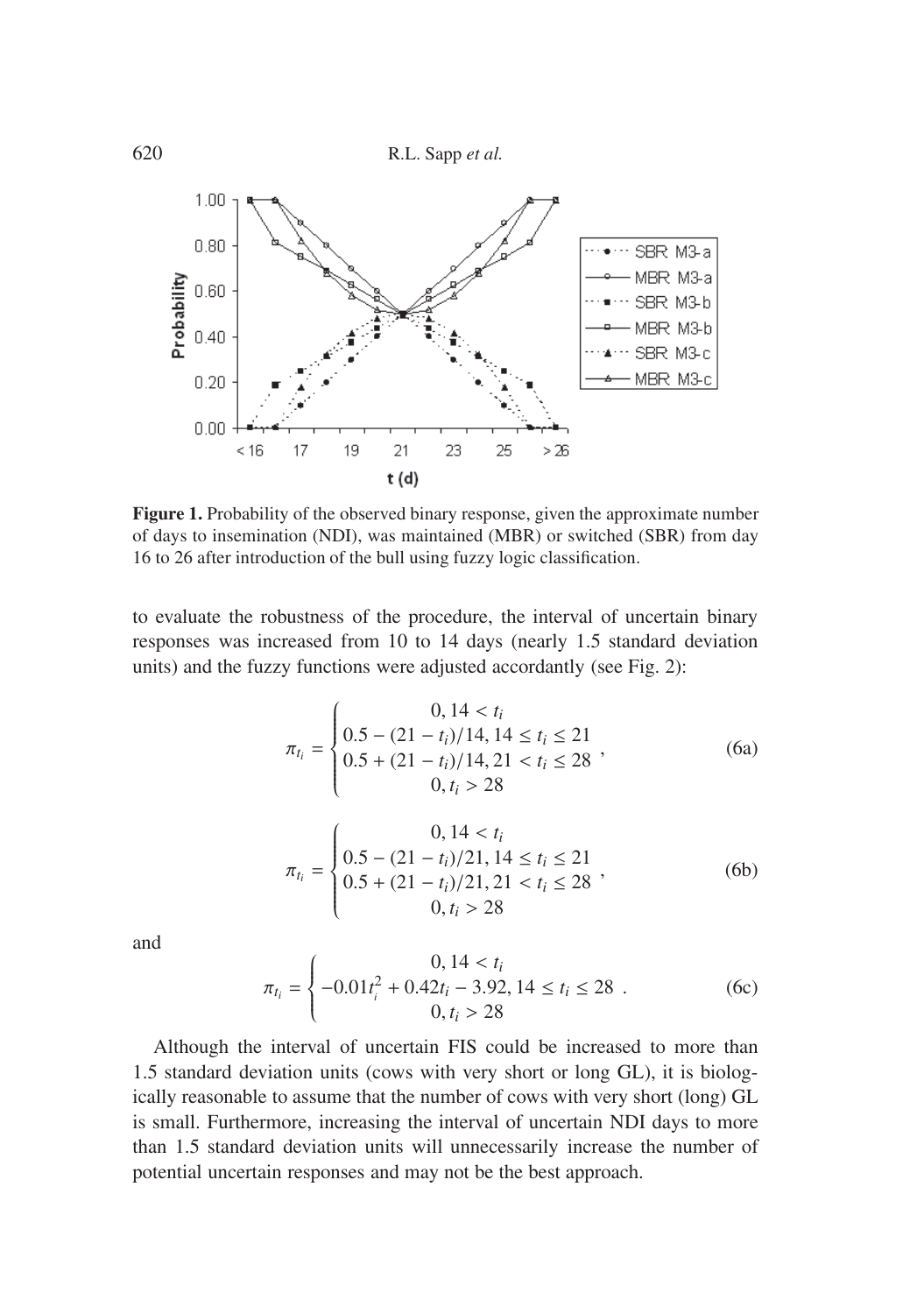

**Figure 2.** Probability of the observed binary response, given the approximate number of days to insemination (NDI), was maintained (MBR) or switched (SBR) from day 14 to 28 after introduction of the bull using fuzzy logic classification.

A mixed linear model was used for the analysis of the underlying liability of FIS. In matrix notation the model could be written as:

$$
\lambda = X\beta + Z_s s + Z_u u + e,
$$

where  $\lambda$  is a vector of unobserved liabilities,  $\beta$  is the vector of fixed effects, **s** is the vector of unrelated random service sire effects, **u** is the vector of sire effects, and **e** is the vector of residual effects. Furthermore,  $\mathbf{X}, \mathbf{Z}_s$ , and  $\mathbf{Z}_u$  are the corresponding incidence matrices with the appropriate dimensions.

Using the same notation as in the previous section, let **m** be defined as the vector of observed uncertain FIS responses and **y** be defined as the vector of unobserved true FIS responses. The joint probability of  $\alpha$  and **m**, given  $\theta$  =  $(\beta', s', u')'$  and  $\pi$ , is identical to equation (4) such that

$$
p(\mathbf{\alpha}, \mathbf{m}|\mathbf{\theta}, \boldsymbol{\pi}) =
$$
  

$$
\prod_{i=1}^{n} \pi_{t_i}^{\alpha_i} (1 - \pi_{t_i})^{(1 - \alpha_i)} [p_i(\mathbf{\theta})]^{(1 - \alpha_i)m_i + \alpha_i(1 - m_i)} [1 - p_i(\mathbf{\theta})]^{1 - [(1 - \alpha_i)m_i + \alpha_i(1 - m_i)]}, (7)
$$

where  $p_i(\mathbf{\theta}) = \Phi_i(\mathbf{x}'_i \mathbf{\beta} + \mathbf{z}'_{si} \mathbf{s} + \mathbf{z}'_{ui} \mathbf{u})$  is the probability of success or failure at first insemination for record *i* and  $\mathbf{x}'_i$ ,  $\mathbf{z}'_{si}$ , and  $\mathbf{z}'_{ui}$  are the known row vectors relating the fixed, service sire and additive sire effects to the probability of first insemination success, respectively.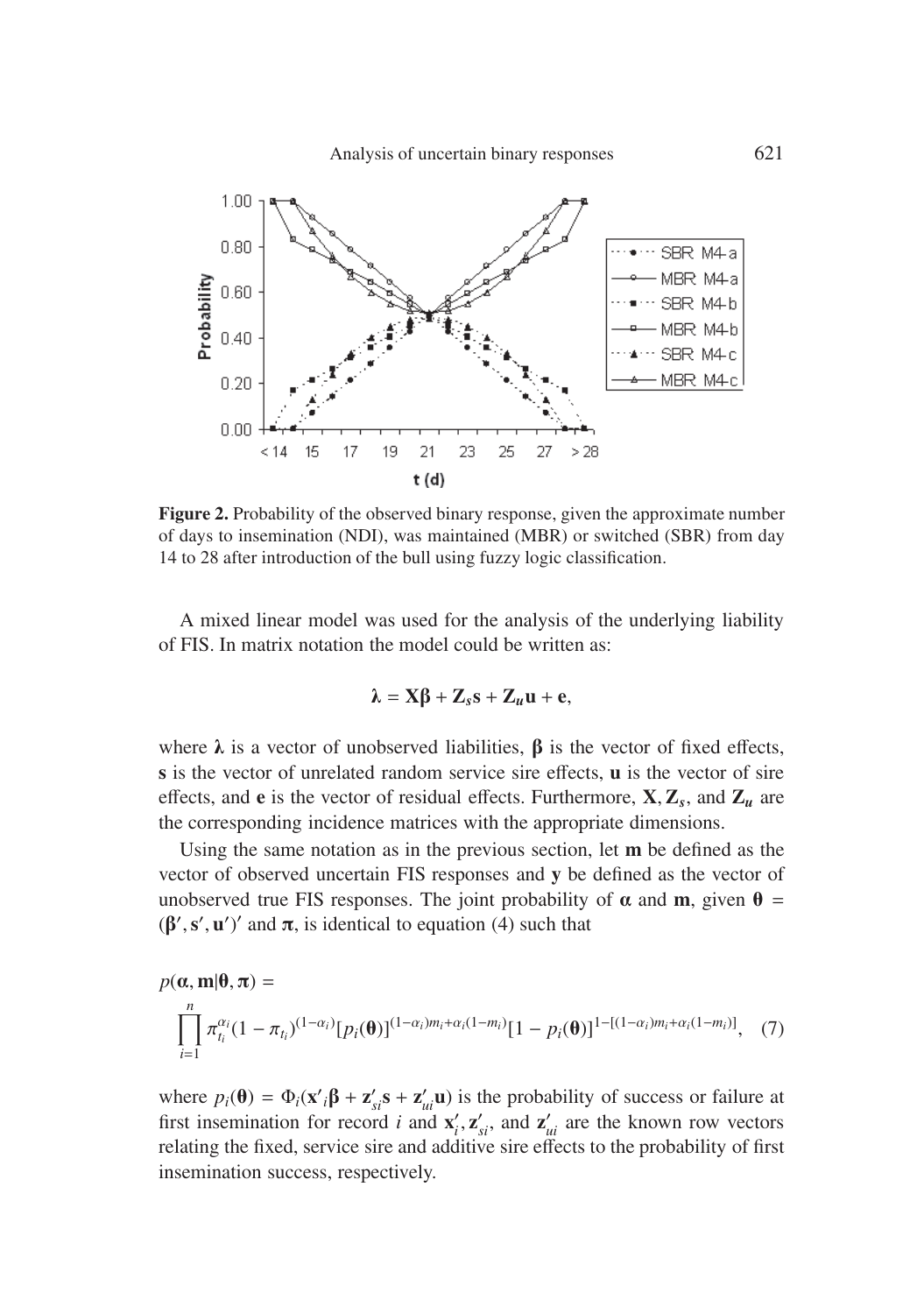622 R.L. Sapp *et al.*

To ensure proper posterior distribution, the following priors were assumed for the parameters in the model:

$$
p(\boldsymbol{\beta}) \sim N(\mathbf{0}, \mathbf{10}^6),\tag{8}
$$

$$
p(\mathbf{s}|\sigma_s^2) \sim N(\mathbf{0}, \mathbf{I}\sigma_s^2),\tag{9}
$$

and

$$
p(\mathbf{u}|\mathbf{A}, \sigma_u^2) \sim N(\mathbf{0}, \mathbf{A}\sigma_u^2),\tag{10}
$$

where **I** is the identity matrix and **A** is a known matrix of relationships between sires. Uniform bounded priors,  $U[0, 1]$ , were assumed for  $\sigma_s^2$  and  $\sigma_u^2$ .

The joint posterior density was obtained by the product of densities in equations (7) through (10) leading to

$$
p(\boldsymbol{\theta}, \sigma_s^2, \sigma_u^2, \boldsymbol{\alpha}|\mathbf{m}, \boldsymbol{\pi}) \propto
$$
\n
$$
\prod_{i=1}^n \pi_{t_i}^{\alpha_i} (1 - \pi_{t_i})^{(1 - \alpha_i)} [p_i(\boldsymbol{\theta})]^{(1 - \alpha_i)m_i + \alpha_i(1 - m_i)} [1 - p_i(\boldsymbol{\theta})]^{1 - [(1 - \alpha_i)m_i + \alpha_i(1 - m_i)]}
$$
\n
$$
p(\boldsymbol{\beta}) p(\mathbf{u}|\mathbf{A}, \sigma_u^2) p(\mathbf{s}|\sigma_s^2)
$$

defined only within the boundaries of the bounded priors for  $\sigma_s^2$  and  $\sigma_u^2$ .

Following Rekaya *et al.* [10], the conditional posterior distribution of each  $\alpha_i$  was given by

$$
p(\alpha_i = 1 | \mathbf{\theta}, \mathbf{\pi}, \mathbf{\alpha}_{-i}, \sigma_u^2, \sigma_s^2, \mathbf{m}) = \frac{\pi_{t_i} [p_i(\mathbf{\theta})]^{(1-m_i)} [1 - p_i(\mathbf{\theta})]^{m_i}}{K}
$$
(11)

and

$$
p(\alpha_i=0|\mathbf{\theta}, \boldsymbol{\pi}, \boldsymbol{\alpha}_{-i}, \sigma_u^2, \sigma_s^2, \mathbf{m}) = \frac{(1-\pi_{t_i})[p_i(\mathbf{\theta})]^{m_i}[1-p_i(\mathbf{\theta})]^{(1-m_i)}}{K},\qquad(12)
$$

where  $K = \pi_{t_i} [p_i(\mathbf{\theta})]^{(1-m_i)} [1 - p_i(\mathbf{\theta})]^{m_i} + (1 - \pi_{t_i}) [p_i(\mathbf{\theta})]^{m_i} [1 - p_i(\mathbf{\theta})]^{(1-m_i)}$ . Thus, each  $\alpha_i$  ( $i = 1, 2, ..., n$ ) was sampled from a discrete distribution, with probabilities as in equations (11) and (12). Once all  $\alpha_i$  ( $i = 1, 2, ..., n$ ) had been sampled, the true data, **y**, was generated using the relationship in equation (3). The joint posterior density of  $\theta$ ,  $\sigma_s^2$ , and  $\sigma_u^2$ , given the true data, was obtained as follows:

$$
p(\boldsymbol{\theta}, \sigma_s^2, \sigma_u^2 | \mathbf{y}) \propto \prod_{i=1}^n p_i(\boldsymbol{\theta})^{y_i} [1 - p_i(\boldsymbol{\theta})]^{(1 - y_i)} p(\boldsymbol{\beta}) p(\mathbf{u} | \mathbf{A}, \sigma_u^2) p(\mathbf{s} | \sigma_s^2).
$$
 (13)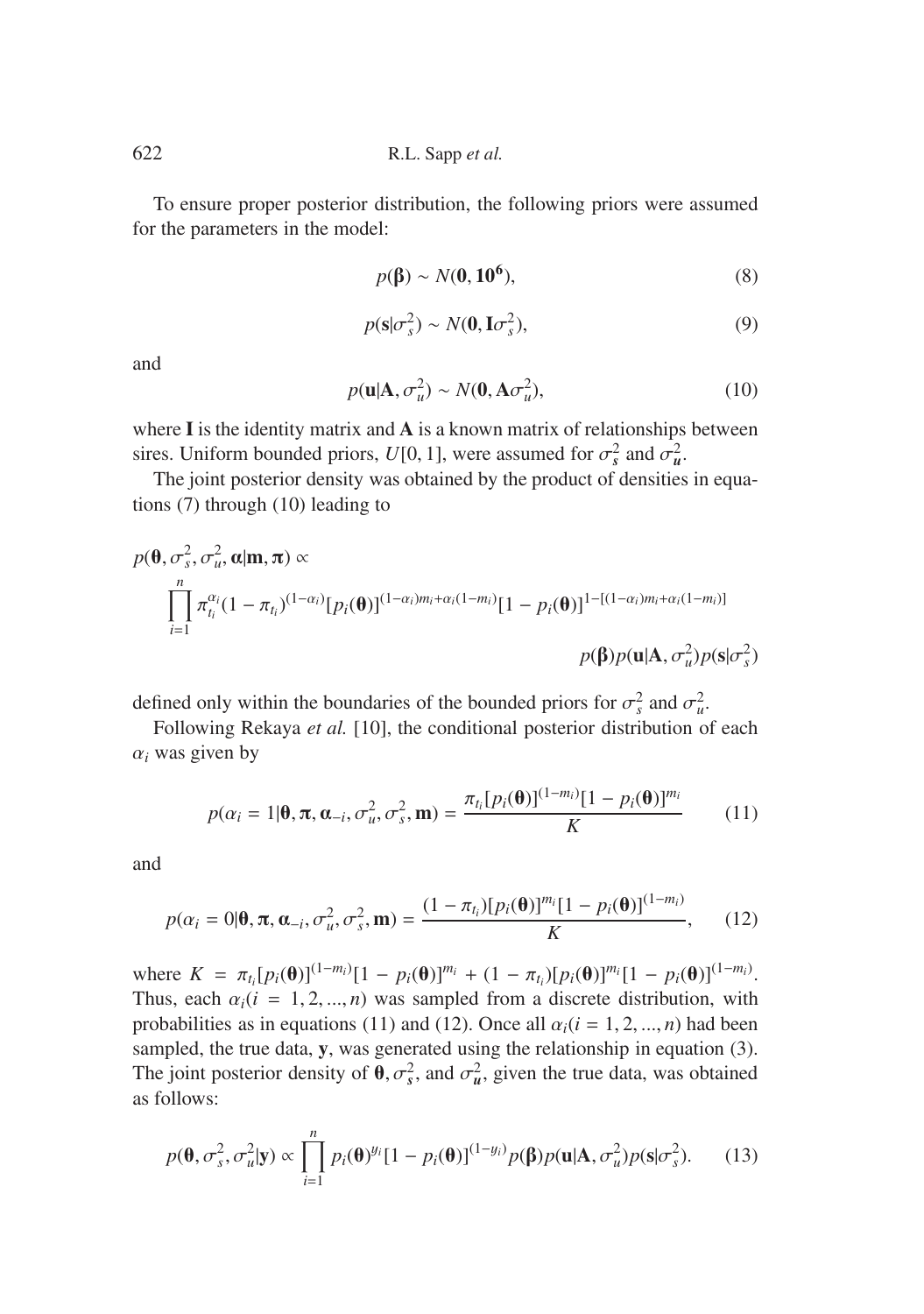| <b>Item</b>                 | General | Field data |
|-----------------------------|---------|------------|
| Herds                       | 100     | 275        |
| Years                       | 13      | 13         |
| Months of calving           | 12      | 12         |
| Service sires               | 300     | 1.504      |
| Daughter records            | 10 000  | 24 961     |
| Sires with daughter records | 460     | 1 667      |
| Sires in pedigree file      | 500     | 2 3 9 7    |

**Table I.** Summary of the parameters used in the general and the field data based simulation.

The joint posterior density in equation (13) was augmented with the liabilities for all observations in the data set. All conditional posterior distributions of model parameters were in closed form as described by Albert and Chib [1] and Sorensen *et al.* [12]. These distributions were normal for the location parameters, truncated normal for each of the liabilities and scaled-inverted chi-square distributions for the dispersion parameters. Liabilities were sampled from their truncated normal distribution using the inverse cumulative distribution function technique [4].

For each round of Gibbs sampling, α*<sup>i</sup>* was sampled, taking the value of one or zero. At completion of the sampling process, the probability that observation *i* was uncertain could be estimated as the ratio between the number of times that  $\alpha_i$  was one and the total number of samples.

# **2.2. General simulation**

A simulation, using a sire model, was carried out to investigate two methods of analyzing uncertain binary responses for FIS. Five over-lapping generations were simulated. The base population included forty unrelated sires and subsequent generations consisted of 115 sires each. Thus, a total of 500 sires were generated. The data set consisted of 10 000 daughter records from bulls in generations 2 through 5. Fixed and random effects were randomly assigned to each record. In all cases, no extreme case (ECP) classes were allowed. A more detailed explanation of ECP classes and the effects on variance component estimation can be found in Moreno *et al.* [8]. A summary description of the simulated data and pedigree is presented in Table I.

A linear mixed model at the liability scale which included herd, year, and month of mating as fixed effects; and unrelated service sire, sire and residual as random effects were used to generate the binary responses. Herd and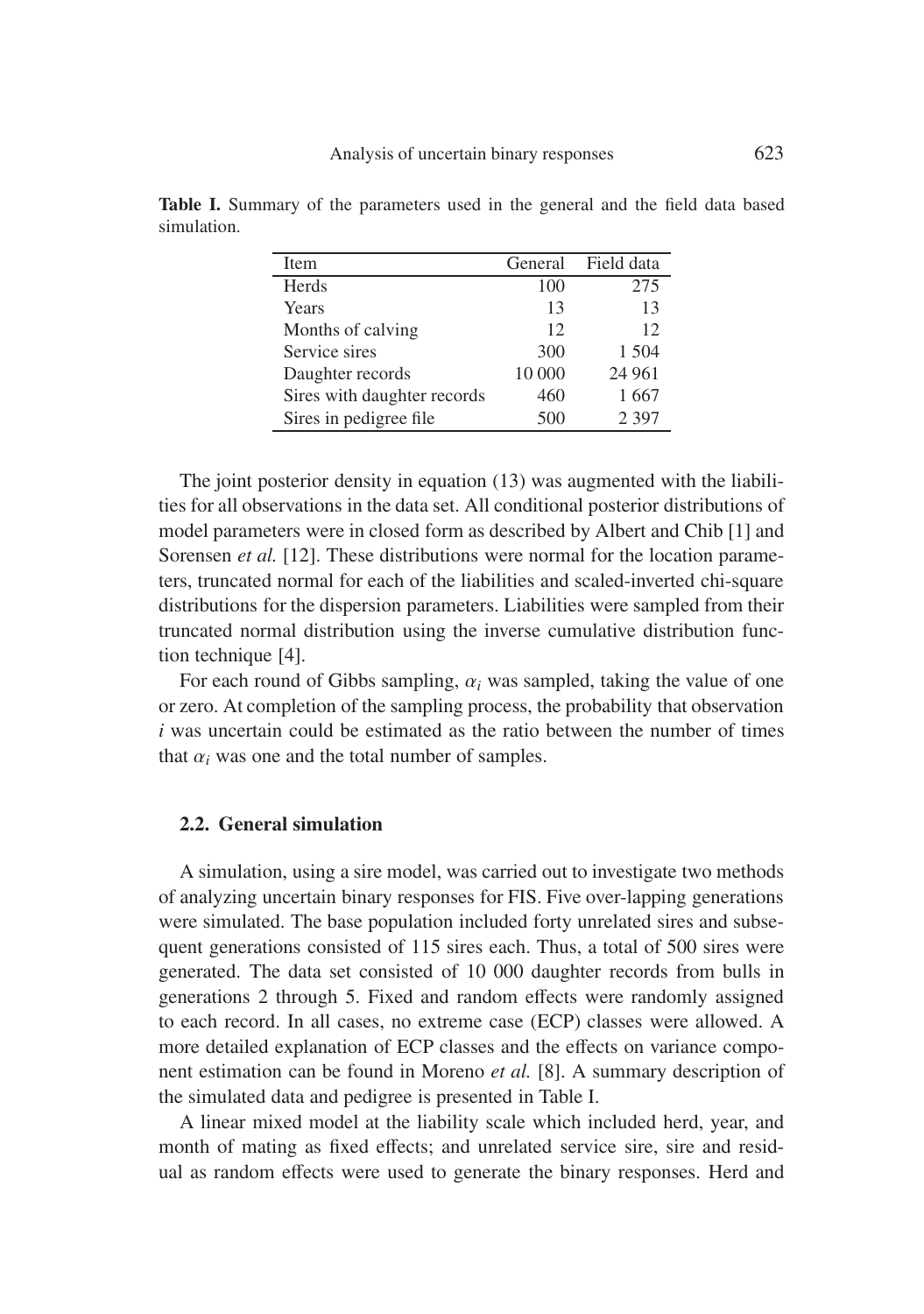year/month of mating effects were drawn from uniform distributions, U[0.4, 0.9] and U[–0.4, –0.3], respectively. Service sire effects were drawn from a normal distribution,  $N(0, I\sigma_s^2)$ , where **I** is the identity matrix and  $\sigma_s^2 = 0.03$ . Transmitting abilities of the base population sires were sampled from a normal distribution,  $N(0, I\sigma_u^2)$ , where **I** is the identity matrix and  $\sigma_u^2 = 0.02$ . The remaining sire effects were sampled from a normal distribution with the mean equal to one half of the grandsire's transmitting ability and variance equal to  $(3/4)\sigma_u^2$ . The residual variance was sampled from a normal distribution, **N**(0,  $I\sigma_e^2$ ), where **I** is the identity matrix and  $\sigma_e^2 = 1.0$ .

The liability for each daughter record was calculated as the sum of all effects included in the model. Given the liability, the cycle in which the daughter conceived was assigned. A daughter was randomly assigned to one of five cycles, where cycle 1 is the first 21 days after introduction of the bull (*i.e.*, the first estrous cycle occurring after the bull was introduced), cycle 2, 3, and 4 were the second, third and fourth 21 days, respectively, after the introduction of the bull, and cycle 5 was non-calvers (failed to calve). The NDI was randomly sampled for cows conceiving in cycles 1 to 4 using the integer value in the following formula:

$$
NDI = [21(c - 1) + 21u] + 1 \tag{14}
$$

where c is the cycle and u was drawn from a uniform distribution, U[0, 1].

The NDI obtained in equation (14) was then used to generate two data sets. The first data set consisted of binary responses (D1) for FIS assigned using simulated NDI, where the binary responses were set to one if NDI was less than or equal to 21 days, and zero otherwise (including non-calvers). The second data set (D2) consisted of DC values. The DC values were obtained by generating a GL from a normal distribution with mean (standard deviation) of 280 (5.1) days for bull calves and 279 (5.2) days for heifer calves and adding the simulated NDI from equation (14). Sex of calf was randomly assigned and non-calvers (cycle 5) were assigned a subjective DC value equal to 980 days.

To mimic the field data, DC records in D2, assuming that NDI and GL were unknown, were used to generate the binary trait of FIS. For that purpose, an average GL specific to each sex (280 and 279 days for male and female calves, respectively) was subtracted from the DC in D2. If the difference was less than or equal to 21 days, then  $FIS = 1$ , otherwise  $FIS = 0$  (including non-calvers). This third data set was labeled D3.

Three methods of accounting for uncertainty in success or failure at first insemination were investigated: (1) analysis of D1 (certain data – no uncertainty present) using a threshold model (M1); (2) analysis of D3 (uncertain data), without consideration of uncertainty, using a threshold model (M2); and (3)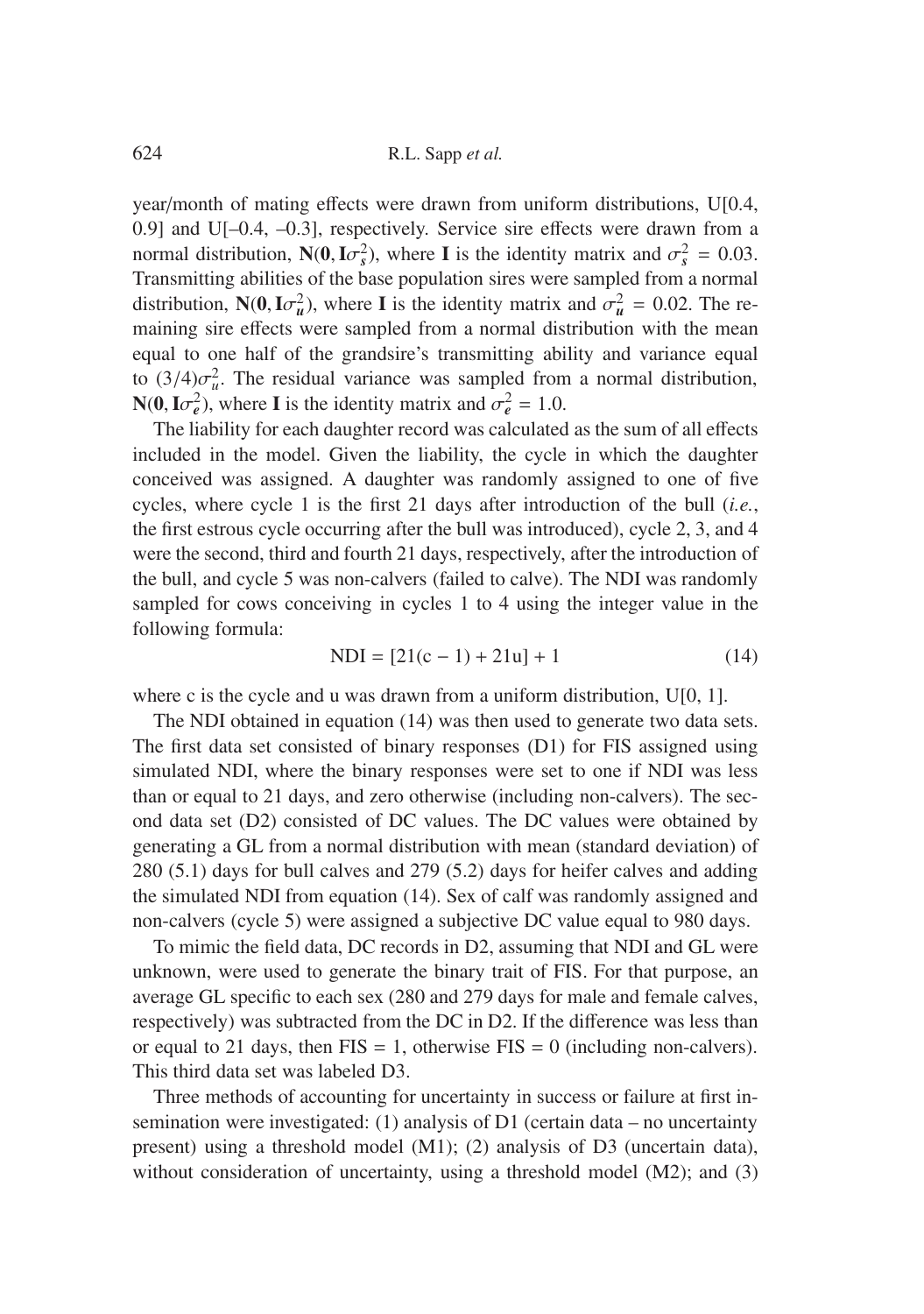analysis of D3 (uncertain data), using a threshold model with fuzzy logic classification (M3 and M4). Three different fuzzy logic functions were used to account for uncertain FIS responses. For M3, the use of fuzzy function in equations (5a), (5b), and (5c) to account for uncertainty will be denoted as M3-a, M3-b, and M3-c, respectively. Similarly, the use of equations (6a), (6b), and (6c), in M4, will be denoted as M4-a, M4-b, and M4-c, respectively. Ten replicates were simulated for analysis using M1, M2, M3a-c, and M4a-c.

#### **2.3. Field data based simulation**

In order to evaluate the validity of the proposed method with field data, a real data based simulation, using a sire model, was carried out. The structure of a true available data set after stringent editing was used for the simulation. Editing consisted in removing herds and service sires with less than five records as well as daughters with unknown sires. The resulting data set consisted of 24 961 daughter records from 1 667 sires. A description of the field data structure and pedigree is presented in Table I.

A linear mixed model which included herd, year, and month of mating as fixed effects; and unrelated service sire, sire and residual as random effects were used to generate the binary responses. Herd, year, and month of mating effects were drawn from uniform distributions, U[0.10, 0.60], U[–0.35, –0.25], and U[–0.40, –0.30], respectively. Service sire, sire, and residual effects were sampled in the same manner as the original simulation in Section 2.2.

A daughter was randomly assigned to one of five cycles using the sum of all effects included in the model, where the five cycles were defined as in Section 2.2. The NDI was randomly sampled using equation (14) and three data sets (D1, D2, and D3) were generated as in Section 2.2. The simulated data was then analyzed using the three methods (M1, M2, and M3) exactly in the same manner as in Section 2.2. For M3 and given the lack of differences between the three fuzzy functions used in the first simulation, only one fuzzy function (5a) was used to account for uncertainty with the real data based simulation and will be denoted as M3a. Ten replicates were simulated.

# **2.4. Convergence**

Convergence diagnostics were based on the method of Raftery and Lewis [9] as implemented in the Bayesian Output Analysis (BOA) program [11]. The required burn-in period was always less than 2000 iterations for all parameters and all analyses. Thus, a total chain length of 75 000 iterations of the Gibbs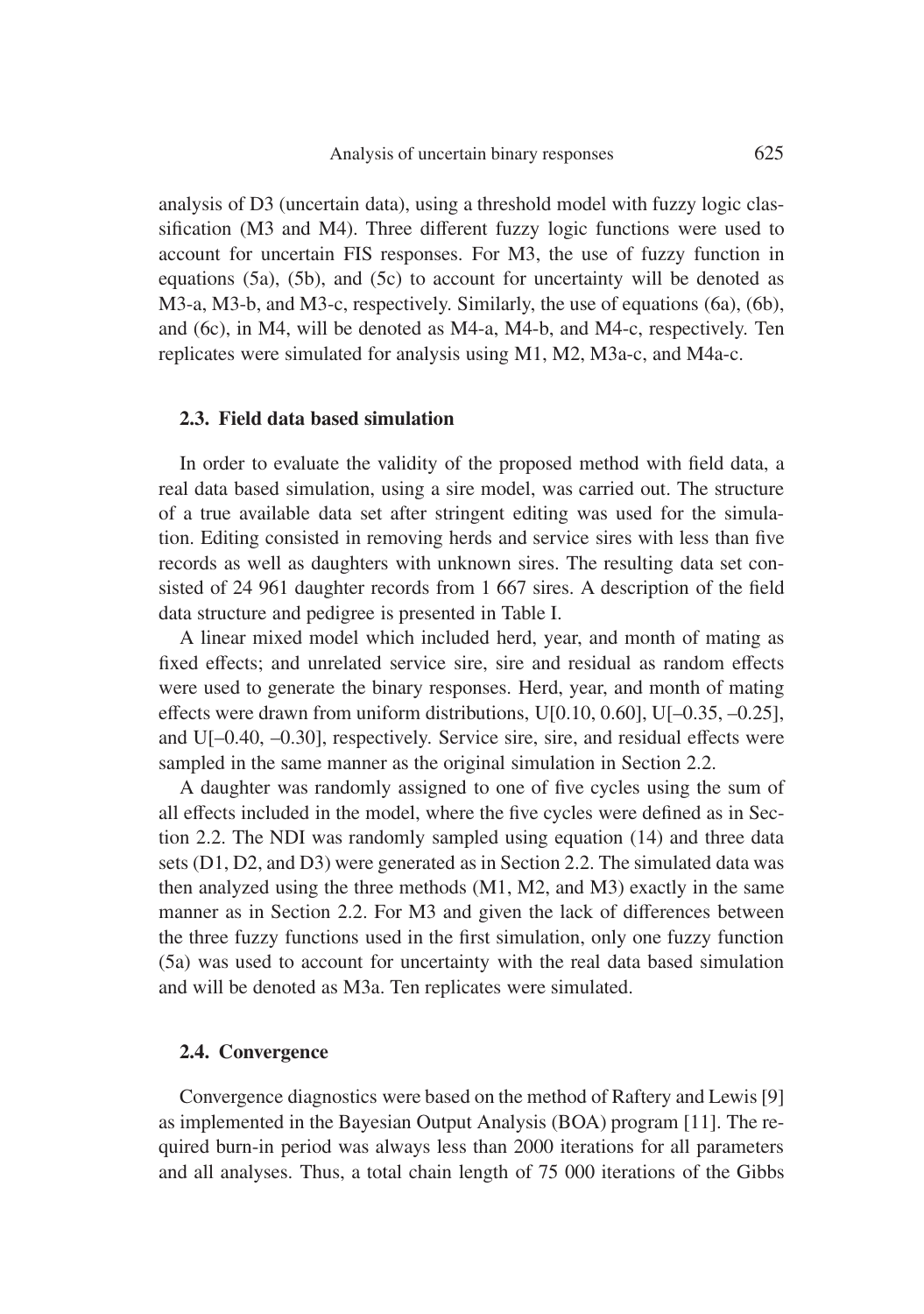sampler was run with a conservative burn-in of 25 000 iterations. The remaining 50 000 iterations were retained without thinning for post-Gibbs analysis. Point estimates of the mean and standard deviation were obtained from the BOA software [11] for all parameters and analyses. Furthermore, the high posterior density 95% [HPD (95%)] intervals were calculated using the algorithm described by Chen and Shao [3] as implemented in the BOA program [11].

# **3. RESULTS**

# **3.1. General simulation**

#### *3.1.1. Variance components*

The posterior mean, standard deviation and the HPD (95%) interval for service sire and sire variance, based on 10 replicates, is presented in Table II. The point estimates of service sire (0.033) and sire (0.018) variance using M1 were, as expected, similar to the true values (0.03 and 0.02, respectively) used in the simulation. For M2, point estimates of the service sire (0.026) and sire variance (0.014) were underestimated compared to the true values of these parameters and the point estimates using M1 (0.033 and 0.018, respectively). Furthermore, the true values were barely included in the HPD (95%) interval of M2 indicating a potential bias in the estimation of genetic parameters. The point estimate for sire variance obtained from M3a-c as well as M4a-c (ranging from 0.018 to 0.020) were virtually the same as M1 (0.018), whereas the service sire estimates were slightly smaller (ranging from 0.028 to 0.029) when compared with M1 (0.033). For both parameters, the point estimates were similar to the true values used in the simulation.

# *3.1.2. Heritability estimates*

The posterior mean, standard deviation and the HPD (95%) interval for heritability, based on 10 replicates, is presented in Table III. The point estimate of heritability obtained using M1 (0.070) was slightly lower than the true value (0.076) used in the simulation. The estimate of heritability obtained from M2 (0.053) was clearly underestimated. The true value of heritability (0.076) was barely included in the HPD (95%) interval similarly to the variance components. Using M3a-c and M4a-c, the point estimates of heritability (ranging from 0.070 to 0.0740) were virtually the same as the true value used in the simulation and the point estimate obtained using M1 (0.070).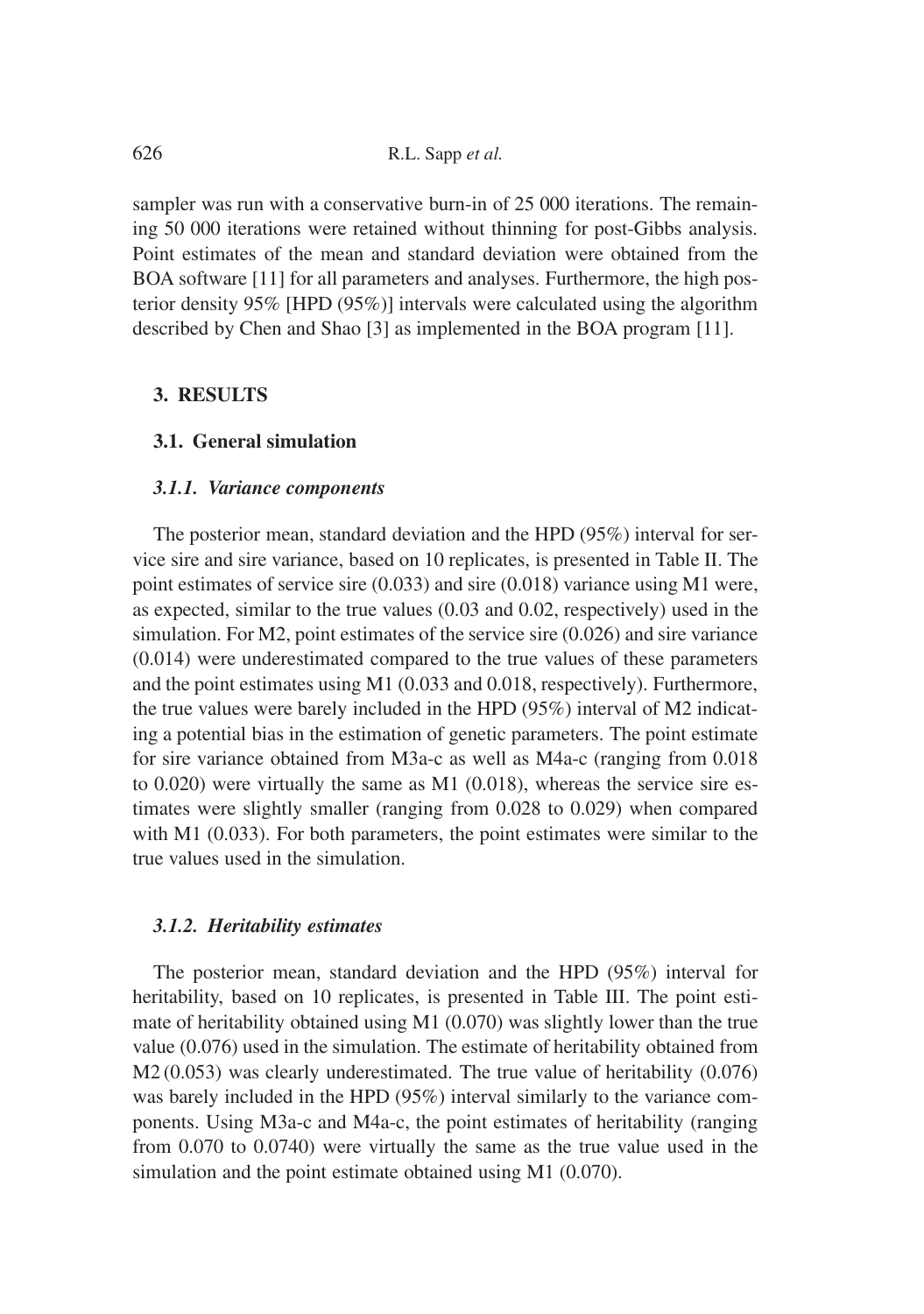**Table II.** Summary of the posterior mean (PM), standard deviation (PS), and lower (HL) and upper (HU) bounds of the high posterior density 95% interval for variance components obtained from the general simulation<sup>a</sup>.

|                     |           |       | $\sigma_s^2$ (0.030) <sup>b</sup> |       |           |           | $\sigma_u^2(0.020)$ |       |
|---------------------|-----------|-------|-----------------------------------|-------|-----------|-----------|---------------------|-------|
| Method <sup>c</sup> | <b>PM</b> | PS    | HL.                               | HU    | <b>PM</b> | <b>PS</b> | HL.                 | HU    |
| M1                  | 0.033     | 0.007 | 0.019                             | 0.047 | 0.018     | 0.005     | 0.009               | 0.029 |
| M <sub>2</sub>      | 0.026     | 0.006 | 0.014                             | 0.039 | 0.014     | 0.005     | 0.005               | 0.023 |
| M3a                 | 0.028     | 0.007 | 0.015                             | 0.041 | 0.019     | 0.005     | 0.011               | 0.028 |
| M3h                 | 0.029     | 0.007 | 0.015                             | 0.042 | 0.019     | 0.005     | 0.011               | 0.029 |
| M3c                 | 0.028     | 0.007 | 0.015                             | 0.042 | 0.018     | 0.005     | 0.010               | 0.027 |
| M4a                 | 0.028     | 0.007 | 0.016                             | 0.042 | 0.019     | 0.005     | 0.011               | 0.029 |
| M4 <sub>b</sub>     | 0.029     | 0.007 | 0.016                             | 0.043 | 0.020     | 0.005     | 0.011               | 0.029 |
| M4c                 | 0.029     | 0.007 | 0.015                             | 0.043 | 0.019     | 0.005     | 0.010               | 0.028 |

<sup>a</sup> The values reported are the average of 10 replicates.

 ${}^{b}\sigma_{s}^{2}$  = service sire variance;  $\sigma_{u}^{2}$  = sire variance; and the values in parentheses are the true values used in the simulation.

 $c<sub>M1</sub>$  = analysis of binary data using a threshold model; M2 = analysis of uncertain binary data, without consideration for uncertainty, using a threshold model;  $M3 =$ analysis of uncertain binary data, accounting for uncertainty from day 16 to 26 after introduction of the bull, using a threshold model with one of three fuzzy logic classification functions (functions a, b or c); and  $M4$  = analysis of uncertain binary data, accounting for uncertainty from day 14 to 28 after introduction of the bull, using a threshold model with one of three fuzzy logic classification functions (functions a, b or c).

### *3.1.3. Pearson correlations*

The results of the Pearson correlations for service sire effects and sire breeding values were averaged over the 10 replicates and are presented in Table IV. Pearson correlations between true breeding values and predicted breeding values obtained from M1 and M2 were 0.50 and 0.45, respectively. When the model contemplated uncertainty using fuzzy logic classification (M3a-c and M4a-c), Pearson correlations were 0.46 between true and predicted breeding values. For service sire effects, Pearson correlations between true and estimated service sire effects were 0.61 and 0.58 for M1 and M2, respectively. Pearson correlations were 0.58 between true and estimated service sire effects when the model (M3a-c and M4a-c) contemplated uncertainty using fuzzy logic classification.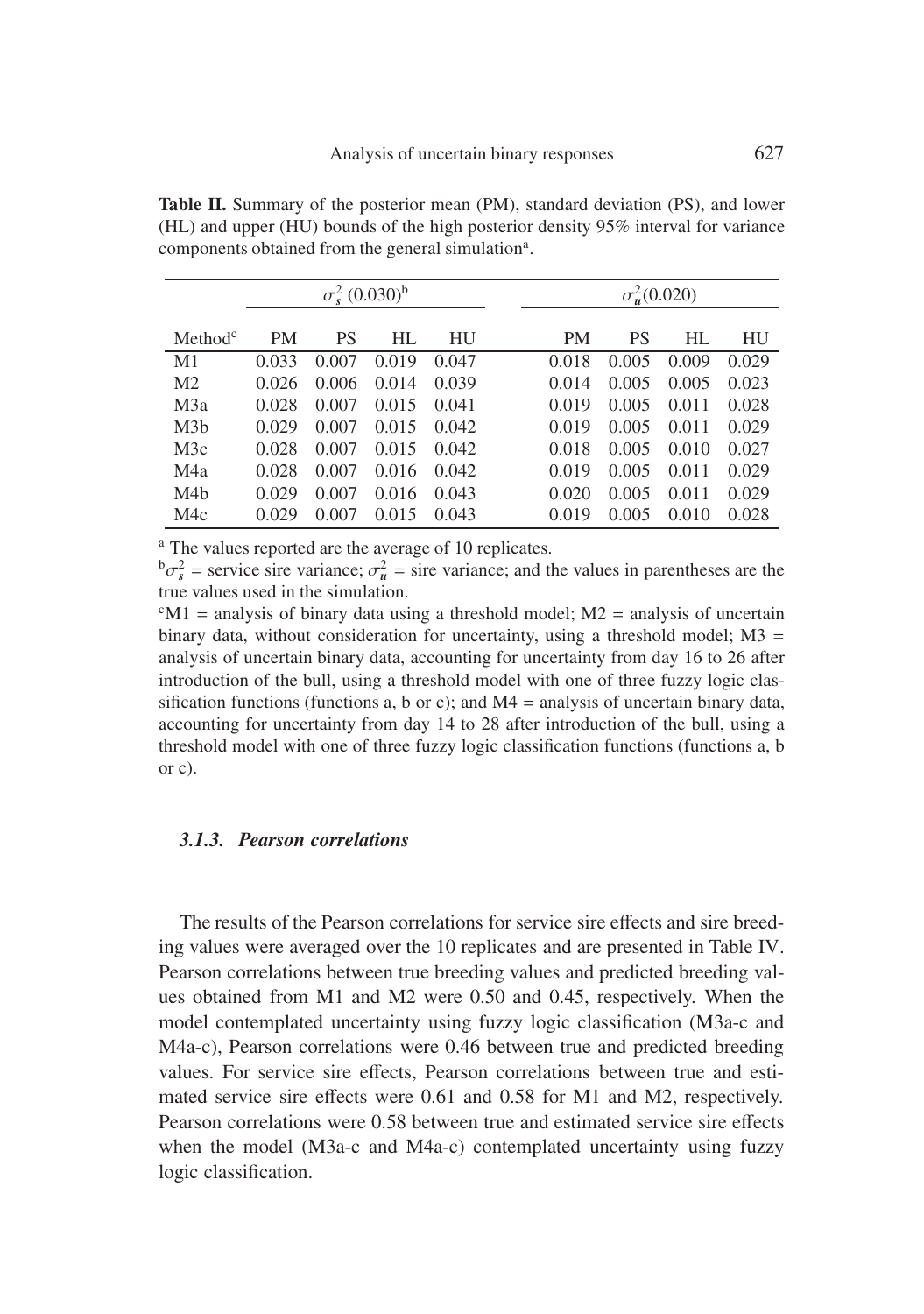628 R.L. Sapp *et al.*

**Table III.** Summary of the posterior mean (PM), standard deviation (PS), and lower (HL) and upper (HU) bounds of the high posterior density 95% interval for heritability obtained from the general simulation<sup>a</sup>.

|                     |           | $h^2$ (0.076) <sup>b</sup> |       |       |
|---------------------|-----------|----------------------------|-------|-------|
| Method <sup>c</sup> | <b>PM</b> | <b>PS</b>                  | HL.   | HU    |
| M <sub>1</sub>      | 0.070     | 0.020                      | 0.033 | 0.109 |
| M <sub>2</sub>      | 0.053     | 0.017                      | 0.021 | 0.087 |
| M3a                 | 0.073     | 0.017                      | 0.041 | 0.107 |
| M3h                 | 0.073     | 0.018                      | 0.041 | 0.108 |
| M3c                 | 0.070     | 0.017                      | 0.038 | 0.104 |
| M4a                 | 0.073     | 0.018                      | 0.041 | 0.108 |
| M4 <sub>b</sub>     | 0.074     | 0.018                      | 0.041 | 0.109 |
| M4c                 | 0.071     | 0.017                      | 0.039 | 0.105 |

<sup>a</sup> The values reported are the average of 10 replicates.

 $b'h^2$  = heritability, calculated as  $\frac{(4\sigma_u^2)}{[1+\sigma_s^2+\sigma_u^2]}$ ; and the value in parentheses is the true value used in the simulation.

 ${}^{\text{c}}$ M1 = analysis of binary data using a threshold model; M2 = analysis of uncertain binary data, without consideration for uncertainty, using a threshold model;  $M3 =$ analysis of uncertain binary data, accounting for uncertainty from day 16 to 26 after introduction of the bull, using a threshold model with one of three fuzzy logic classification functions (functions a, b or c); and  $M4$  = analysis of uncertain binary data, accounting for uncertainty from day 14 to 28 after introduction of the bull, using a threshold model with one of three fuzzy logic classification functions (functions a, b or c).

# **3.2. Field data based simulation**

## *3.2.1. Variance components*

The posterior mean, standard deviation and the HPD (95%) interval for service sire and sire variance, based on 10 replicates, is presented in Table IV. The point estimates of service sire (0.033) and sire (0.018) variance using M1 were, as expected, similar to the true values (0.030 and 0.020, respectively) used in the simulation. The point estimates for sire and service sire variance obtained from M3a were 0.017 and 0.030, respectively. The estimates obtained from M3a were quite similar to the corresponding estimates obtained from M1 (0.018 and 0.033, respectively). For both parameters, the point estimates from M1 and M3a were similar to the true values used in the field data based simulation. Similar to the general simulation, point estimates of the service sire (0.023) and sire variance (0.013) obtained from M2 were underestimated compared to the true values of these parameters and the point estimates using M1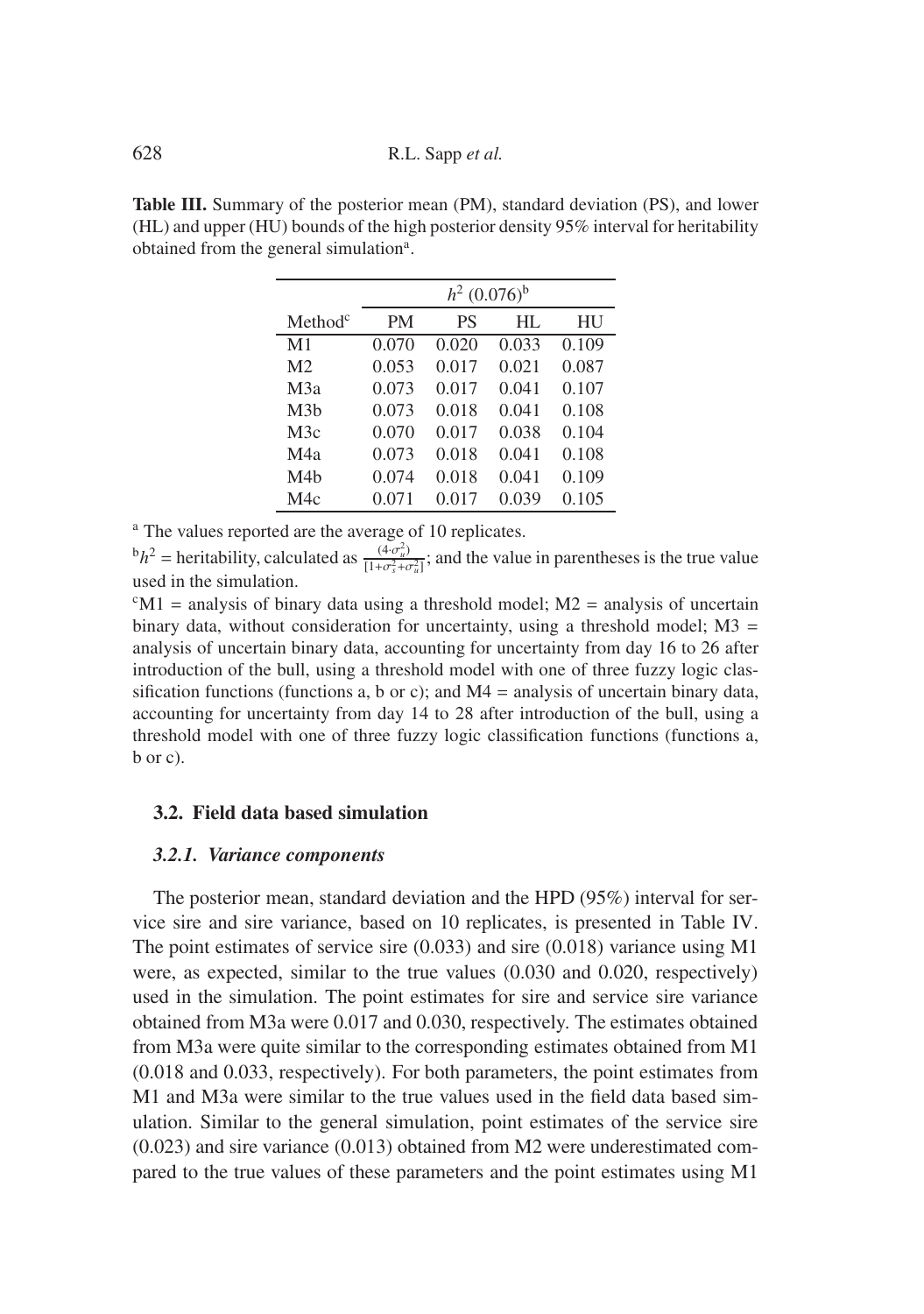**Table IV.** Summary of the posterior mean (PM), standard deviation (PS), and lower (HL) and upper (HU) bounds of the high posterior density 95% interval for variance components obtained using the field data based simulation<sup>a</sup>.

|                     |      |                                 | $\sigma_s^2$ (0.030) <sup>b</sup> |  |      |           | $\sigma_u^2$ (0.020)            |       |
|---------------------|------|---------------------------------|-----------------------------------|--|------|-----------|---------------------------------|-------|
| Method <sup>c</sup> | PM — |                                 | PS HL HU                          |  | PM — | <b>PS</b> | HL.                             | - HU  |
| M1                  |      | $0.033$ $0.005$ $0.023$ $0.044$ |                                   |  |      |           | $0.018$ $0.004$ $0.011$ $0.025$ |       |
| M <sub>2</sub>      |      | $0.023$ $0.005$ $0.014$ $0.033$ |                                   |  |      |           | $0.013$ $0.003$ $0.007$ $0.020$ |       |
| M3a                 |      | $0.030$ $0.006$ $0.019$ $0.041$ |                                   |  |      |           | $0.017$ $0.004$ $0.009$         | 0.025 |

<sup>a</sup> The values reported are the average of 10 replicates.

 ${}^{b}\sigma_{s}^{2}$  = service sire variance;  $\sigma_{u}^{2}$  = sire variance; and the values in parentheses are the true values used in the simulation.

 $c<sub>M1</sub>$  = analysis of binary data using a threshold model; M2 = analysis of uncertain binary data, without consideration for uncertainty, using a threshold model; and M3a= analysis of uncertain binary data, accounting for uncertainty from day 16 to 26 after introduction of the bull, using a threshold model with fuzzy logic classification function a.

(0.033 and 0.018, respectively). Furthermore, the true value of service sire and sire variance were barely included in their respective HPD (95%) intervals using M2 indicating a potential bias estimating these parameters.

#### *3.2.2. Heritability estimates*

The posterior mean, standard deviation and the HPD (95%) interval for heritability, based on 10 replicates, is presented in Table V. Similar to the general simulation, the point estimate of heritability obtained using M1 (0.069) was slightly lower than the true value (0.076) used in the simulation. The estimate of heritability obtained from M2 (0.051) was clearly underestimated. In fact, the true value of heritability (0.076) was similar to the upper bound of the HPD (95%) interval. Using M3a, the point estimate of heritability (0.065) was slightly smaller than the true value used in the simulation, but similar to the point estimate obtained using M1 (0.069).

# *3.2.3. Pearson correlations*

The results of the Pearson correlations for service sire effects and sire breeding values were averaged over the 10 replicates and are presented in Table VI for the simulation using a field data structure. Pearson correlations between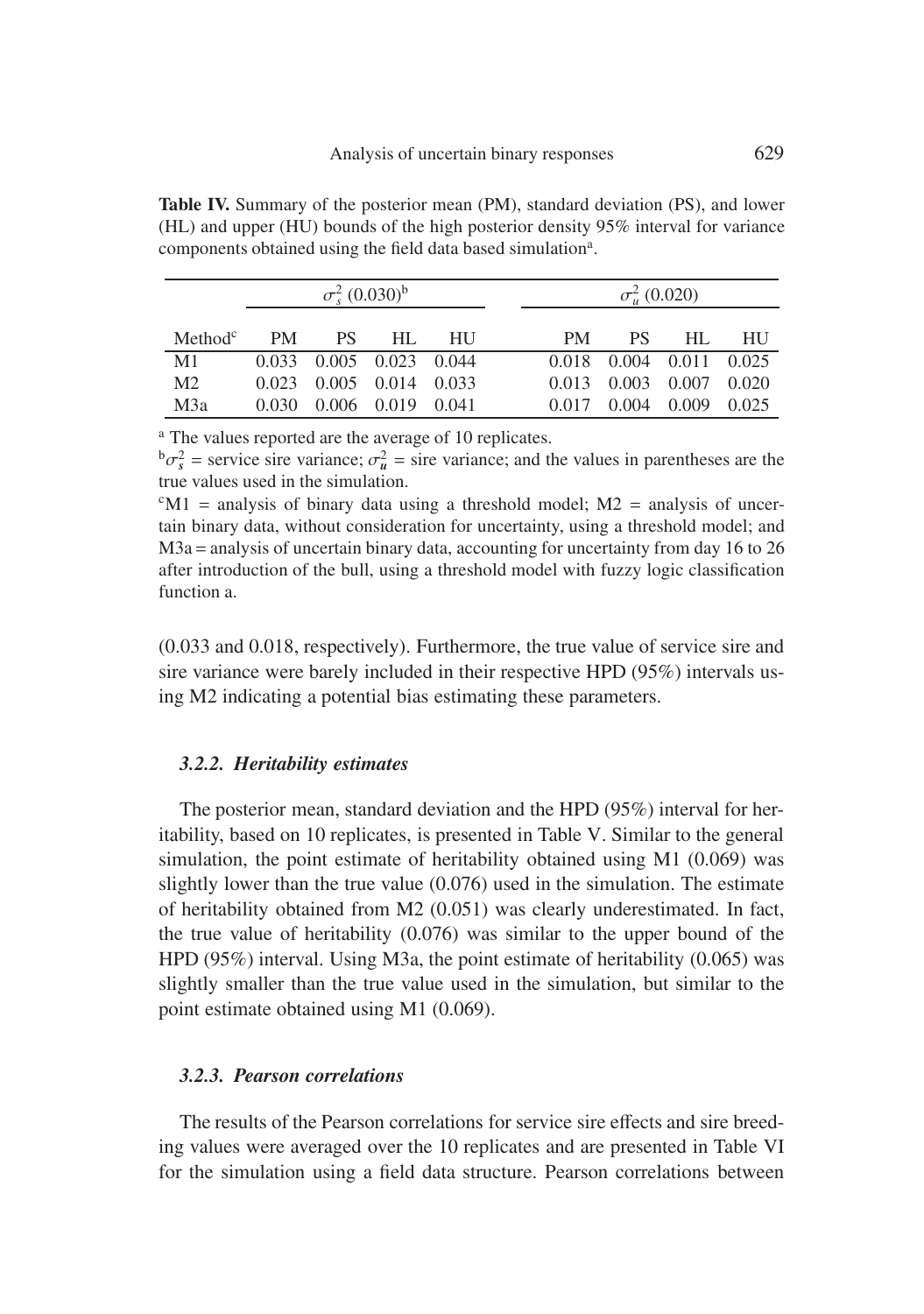**Table V.** Summary of the posterior mean (PM), standard deviation (PS), and lower (HL) and upper (HU) bounds of the high posterior density 95% interval for heritability obtained using the field data based simulation<sup>a</sup>.

|                     |       | $h^2$ (0.076) <sup>b</sup> |       |           |
|---------------------|-------|----------------------------|-------|-----------|
| Method <sup>c</sup> | PM    | PS.                        | HL.   | <b>HU</b> |
| M <sub>1</sub>      | 0.069 | 0.014                      | 0.042 | 0.096     |
| M <sub>2</sub>      | 0.051 | 0.013                      | 0.028 | 0.076     |
| M3a                 | 0.065 | 0.015                      | 0.036 | 0.096     |

<sup>a</sup> The values reported are the average of 10 replicates.

 $b'h^2$  = heritability, calculated as  $\frac{(4\sigma_u^2)}{[1+\sigma_s^2+\sigma_u^2]}$ ; and the value in parentheses is the true value used in the simulation.

 $c$ M1 = analysis of binary data using a threshold model; M2 = analysis of uncertain binary data, without consideration for uncertainty, using a threshold model; and M3a= analysis of uncertain binary data, accounting for uncertainty from day 16 to 26 after introduction of the bull, using a threshold model with fuzzy logic classification function a.

true and predicted breeding values obtained from M1, M2, and M3 were 0.40, 0.36, and 0.37, respectively. The Pearson correlations between true and estimated service sire effects were slightly higher than the correlations between breeding values. The correlations between true and estimated service sire effects obtained from M1, M2, and M3 were 0.46, 0.40, and 0.41, respectively.

# **4. DISCUSSION**

# **4.1. Parameter estimation**

The results of this study indicate that a statistical model that contemplates uncertainty of binary responses (M3a-c and M4a-c) resulted in more accurate estimation of variance components and heritability when compared with a standard threshold model (M2). There was virtually no difference between the point estimates obtained from M3a-c and M4a-c with the true values of the parameters (Tabs. II and III). Furthermore, point estimates of genetic parameters using the correct binary data (M1) and the uncertain data analyzed with fuzzy logic classification (M3a-c and M4a-c) were practically the same.

When uncertain binary data were analyzed with a standard threshold model with no consideration for uncertainty (M2), sire variance, service sire variance, and heritability were underestimated by 22, 21, and 24%, respectively, when compared with M1. The service sire variance using M2 was slightly less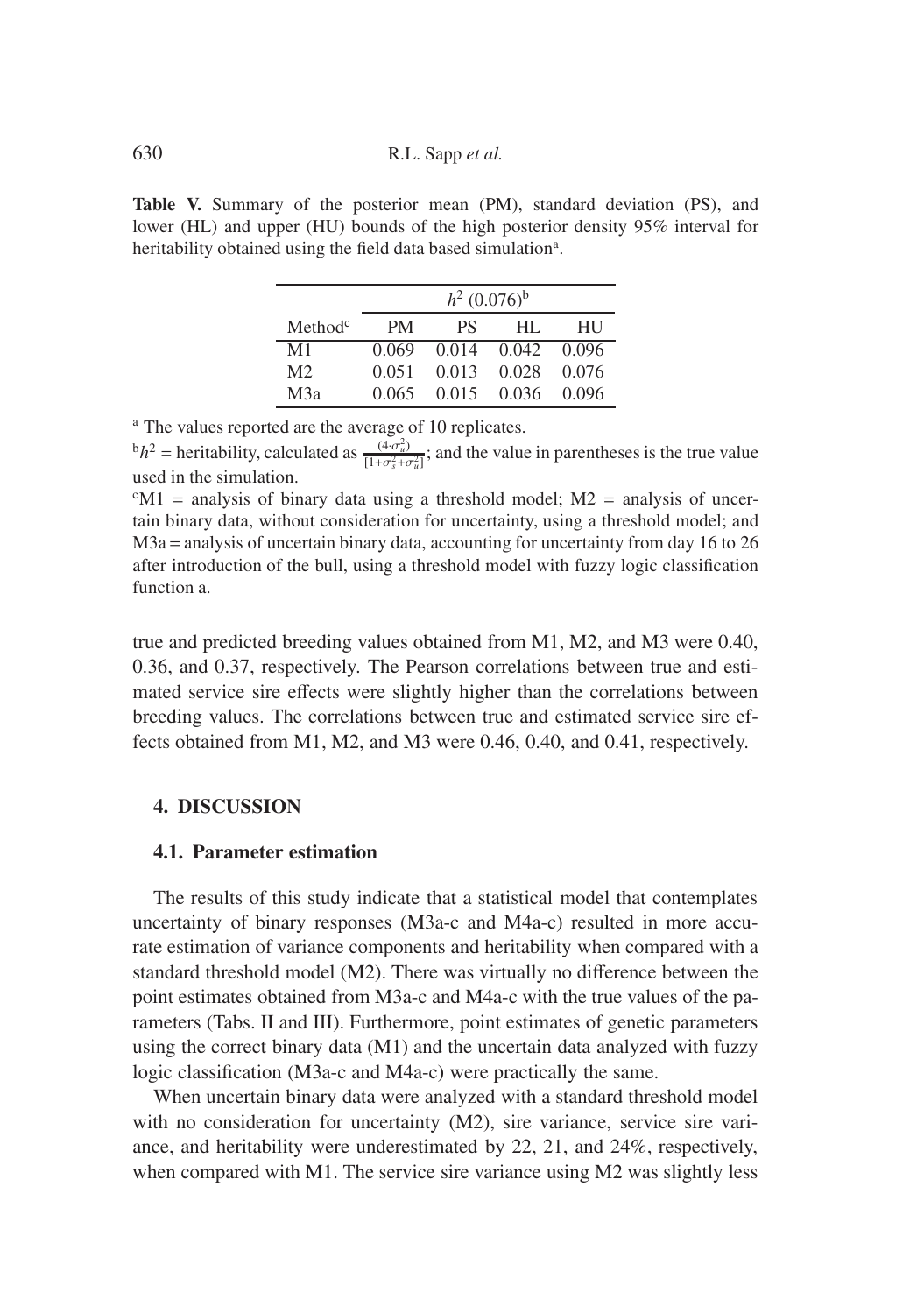| Effect       |       |       |       |                             |       |                          | TR-M1 <sup>b</sup> TR-M2 TR-M3a TR-M3b TR-M3c TRM4a TR-M4b TR-M4c |       |
|--------------|-------|-------|-------|-----------------------------|-------|--------------------------|-------------------------------------------------------------------|-------|
|              |       |       |       | General simulation          |       |                          |                                                                   |       |
| Additive     | 0.498 | 0.451 | 0.456 | 0.459                       | 0.461 | 0.458                    | 0.462                                                             | 0.458 |
| Service Sire | 0.614 | 0.577 | 0.582 | 0.584                       | 0.582 | 0.584                    | 0.586                                                             | 0.578 |
|              |       |       |       | Field data based simulation |       |                          |                                                                   |       |
| Additive     | 0.402 | 0.364 | 0.370 | Ī                           | I     | $\overline{\phantom{a}}$ | I                                                                 | I     |
| Service Sire | 0.462 | 0.397 | 0.407 | I                           | I     | I                        | I                                                                 | I     |

 $f(x) = -1$ **Table VI.** Summary of the Pearson correlations between true (TR) and estimated additive sire and service sire e ÌН.  $\ddot{\phantom{0}}$  $\epsilon$  $\ddot{\cdot}$ Ú Table VI.

<sup>a</sup> The valu The values reported are the average of 10 replicates.

rtainty, using a threshold model; M3 = analysis of uncertain binary data, accounting for uncertainty from day 16 to 26 after introduction of the bull, using a threshold model with one of three fuzzy logic classification functions (functions a, b or c); and M4 = analysis of uncertain binary data, accounting for uncertainty from day 14 to 28 after introduction of the bull, using a threshold model with one of three fuzzy analysis of uncertain binary data, without consideration for uncertainty, analysis of uncertain binary data, accounting for uncertainty from day 16 to 26 after introduction of the analysis of uncertain binary data, accounting for uncertainty from day 14 to 28 after introduction of the bull, using a threshold model with one of three fuzzy bull, using a threshold model with one of three fuzzy logic classification functions (functions a, b or c); and M4 analysis of binary data using a threshold model; M2 logic classification functions (functions a, b or c). logic classification functions (functions a, b or c).using a threshold model; M3 =bM1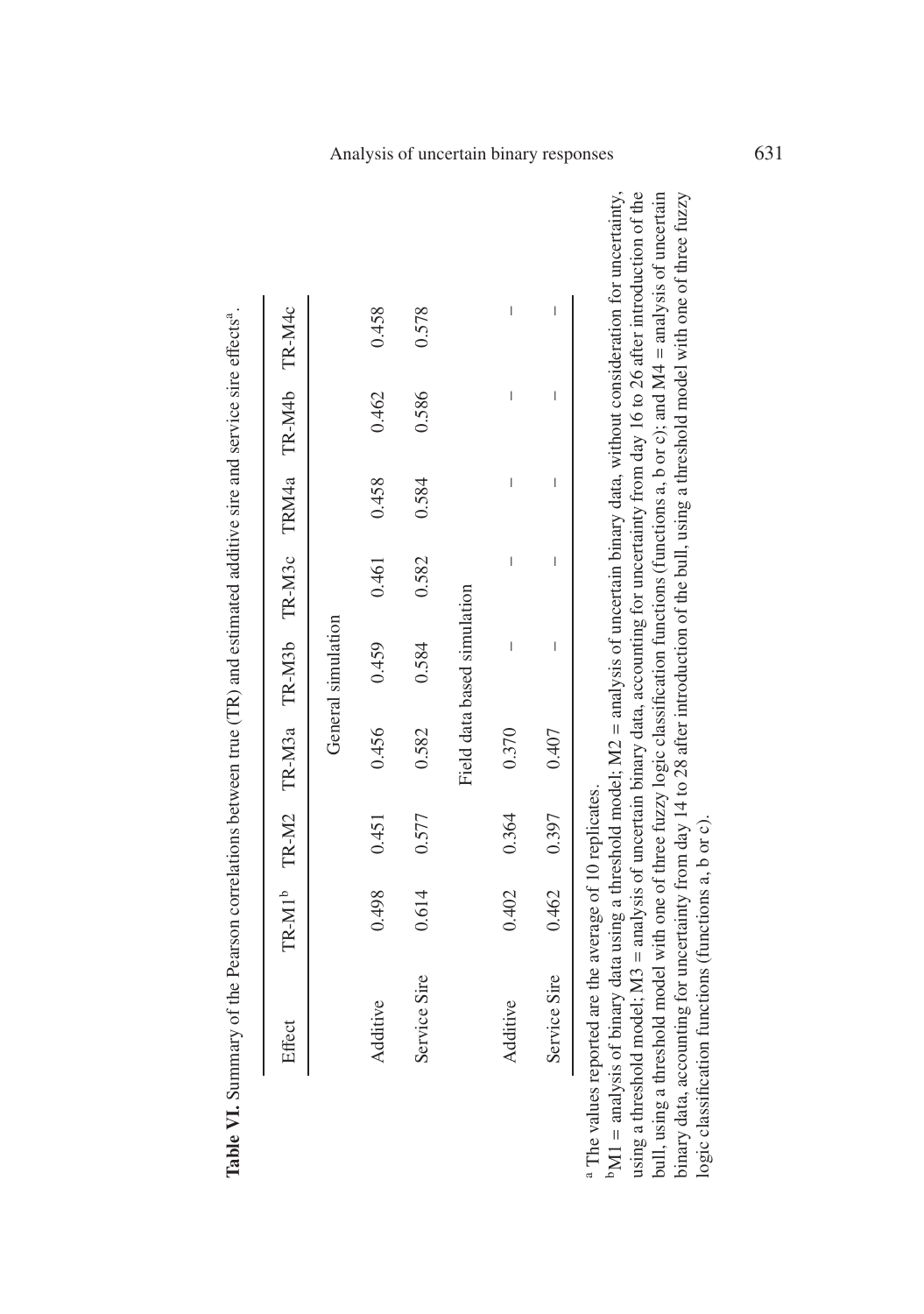affected by the uncertainty of the binary responses. This result was expected because of the large number of records per service sire (on average, 33 records per service sire). In fact, the true value for service sire variance (0.030) was well centered within the HPD (95%) interval for M2. The true values for sire variance (0.020), and heritability (0.076), however, were closer to the upper bound of the corresponding HPD (95%) interval using M2. Based on the normal like shape of the posterior distributions of these parameters, this result indicates that the estimates of sire variance and heritability using model M2 are less likely to be equal to the true values. Thus, point estimates of these parameters will underestimate the true values and could be biased. Conversely, the true value of sire variance, service sire variance, and heritability were well centered within the HPD (95%) interval using M1, M3a-c, and M4a-c; furthermore indicating that a threshold model contemplating uncertain binary responses resulted in a more accurate estimation of genetic parameters.

Similar results were obtained when the simulation was conducted following the structure of an existing field data set. In fact, the statistical model that contemplated uncertainty of binary responses (M3a) resulted in a more accurate estimation of variance components and heritability when compared with a standard threshold model (M2). There was very little difference between the point estimates obtained from M3a with the true values of the parameters (Tabs. IV and V). Furthermore, point estimates of genetic parameters using the correct binary data (M1) and the uncertain data analyzed with fuzzy logic classification (M3a) were practically the same. However, when uncertain binary data were analyzed with a standard threshold model with no consideration for uncertainty (M2), sire variance, service sire variance, and heritability were underestimated by 28, 30, and 26%, respectively, when compared with M1. Sire and service sire variances using M2 were affected by the uncertainty of the binary responses. The underestimation of the genetic parameters was more pronounced in the field data case in part due to the smaller number of records per service sire and sire (on average, 16.6 records per service sire and 15 records per sire) when compared with the general simulation (on average, 33 records per service sire and 21.7 records per sire). Furthermore, the true value for service sire variance (0.030) was barely contained within the HPD (95%) interval for M2. The true value for sire variance (0.020), and heritability (0.076), however, were similar to the upper bound of the corresponding HPD (95%) interval using M2. These results suggest that the estimates of the genetic parameters using model M2 are likely to be biased.

The results of this study suggest that when analyzing binary data with uncertainty, a standard threshold model could lead to biased inferences. The problem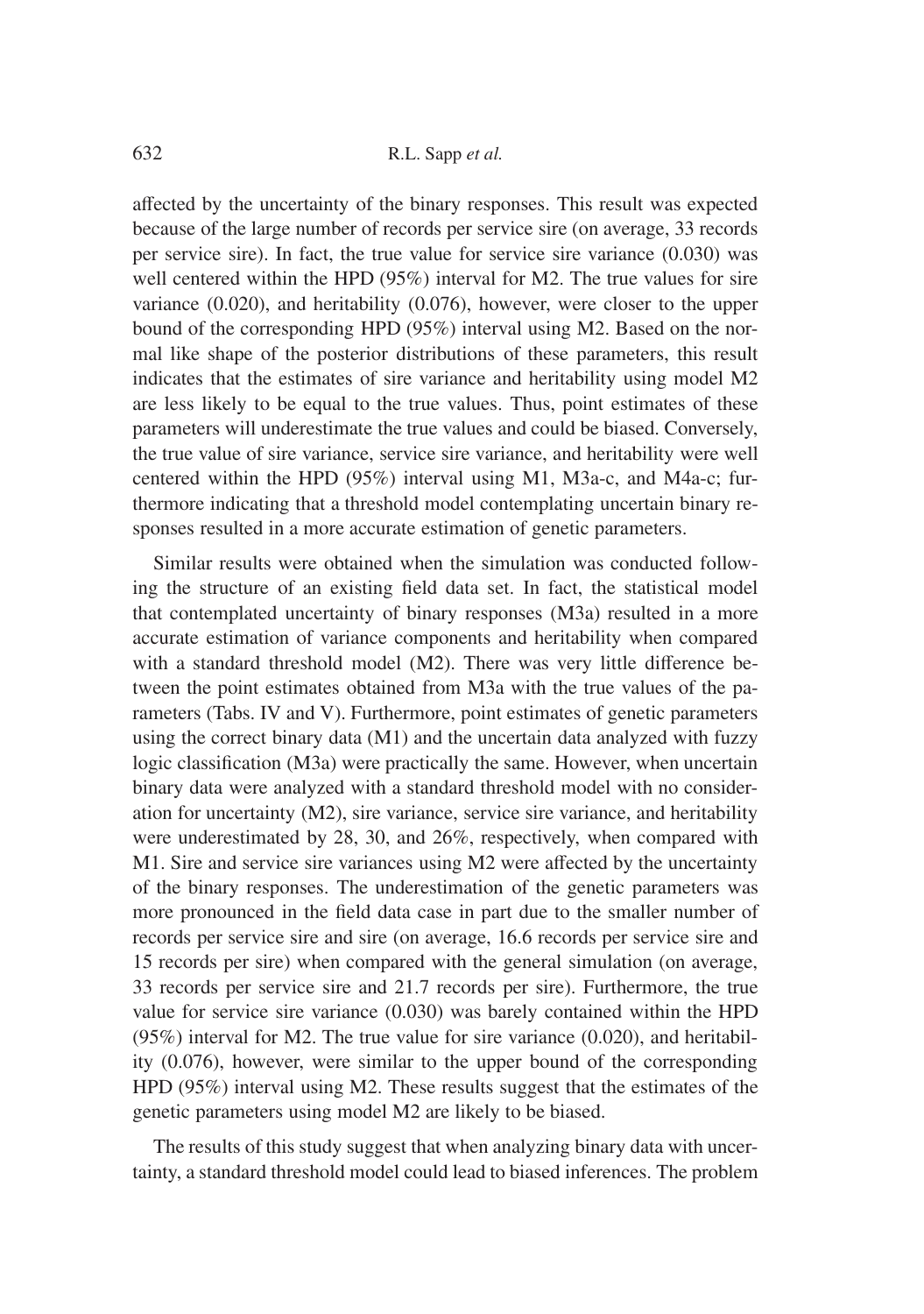could be avoided, or at least attenuated, by a statistical model that contemplates uncertainty. Moreover, for field data with low heritability, the use of external information is helpful in discriminating between uncertain, which is coded correctly or incorrectly, and miscoded data. In this study, the mean and standard deviation of the GL were used to assess the probability of miscoding of success or failure at first insemination *via* fuzzy logic classification. There did not appear to be large differences between the intervals (14 to 28 days *vs.* 16 to 26 days) or fuzzy logic functions (two linear and one non-linear) used to account for uncertainty of success or failure at first insemination. Furthermore, if extra information is available on potential other sources of uncertainty of FIS, such information should be included in the fuzzy function.

# **4.2. Pearson correlations**

Although there were no observable differences in the Pearson correlations (Tab. VI) between true and estimated effects using M1, M2, and M3 in the current study, we would expect differences to be more noticeable in field data when the numbers of records per service sire or sire is limited. In such a case, a change in the status of one observation could have a major impact on the estimated effects. In NS mating data for small herds, it would not be unreasonable to expect service sires and sires to have fewer numbers of records per sire than those observed in the current study.

Although there were very small differences in the Pearson correlations (Tab. VI) between true and estimated effects using M2 and M3a using a field data structure in the simulation, the correlations were smaller than those obtained from the general simulation. As with the parameter estimation, this could be due to the fact that the number of records per service sire or sire is limited. Thus, a change in the status of one observation could have a more important impact on the estimated effects.

#### **REFERENCES**

- [1] Albert J.H., Chib S., Bayesian analysis of binary and polychotomous response data, J. Am. Statist. Assoc. 88 (1993) 669–679.
- [2] Chen G., Pham T.T., Introduction to fuzzy sets, fuzzy logic, and fuzzy control systems, CRC Press LLC, Florida, 2001.
- [3] Chen M.-H., Shao Q.-M., Monte Carlo estimation of Bayesian credible and HPD intervals, J. Comput. Graph. Stat. 8 (1999) 69–92.
- [4] Devroye L., Non-uniform random variate generation, Springer-Verlag, New York, 1986.